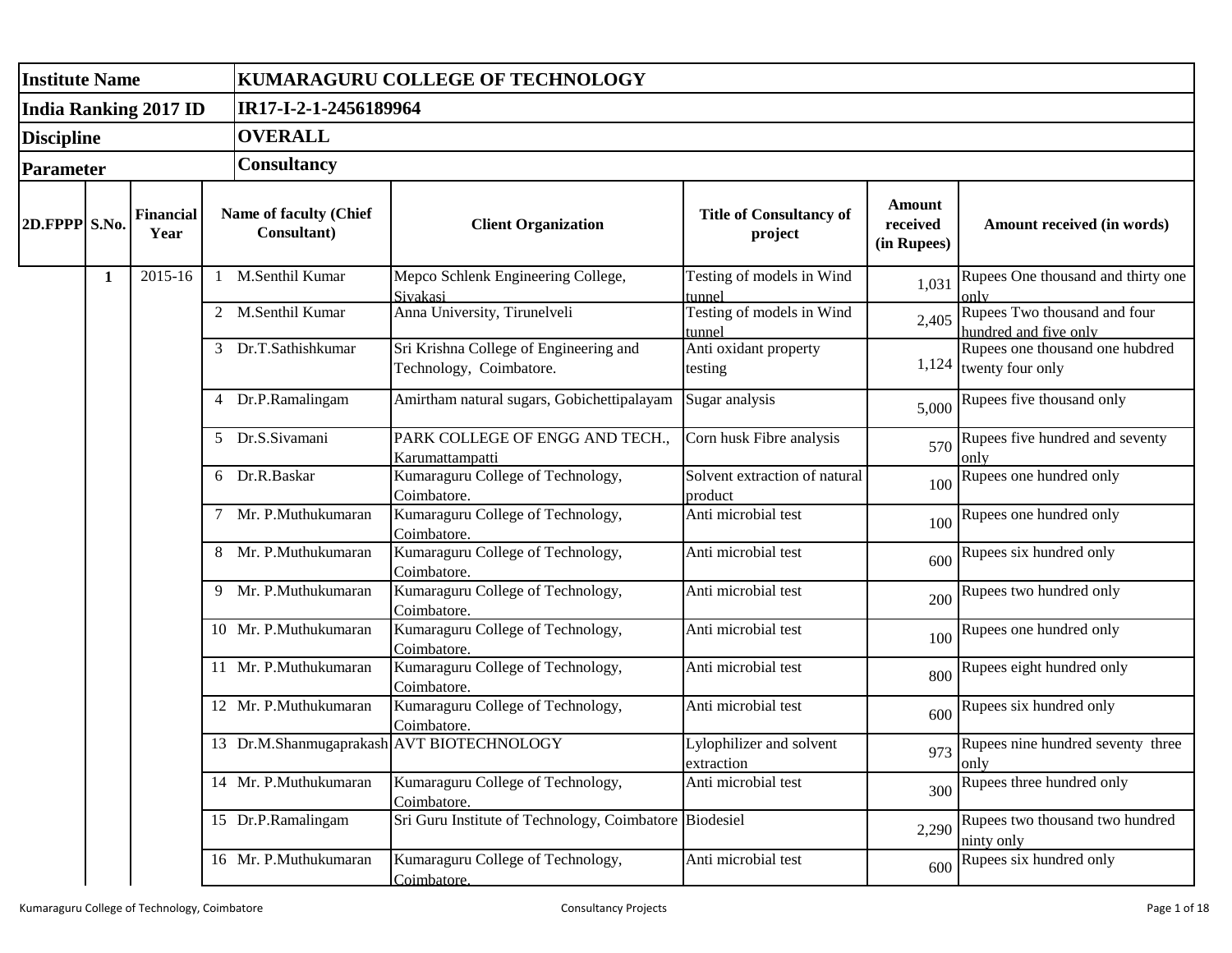| 2D.FPPP S.No. | <b>Financial</b><br>Year | Name of faculty (Chief<br>Consultant) | <b>Client Organization</b>                                                                                                     | <b>Title of Consultancy of</b><br>project | <b>Amount</b><br>received<br>(in Rupees) | Amount received (in words)                                                |
|---------------|--------------------------|---------------------------------------|--------------------------------------------------------------------------------------------------------------------------------|-------------------------------------------|------------------------------------------|---------------------------------------------------------------------------|
|               | 2015-16                  | 17 Dr.S.Sivamani                      | Bharathiar University,                                                                                                         | Natural fibre analysis                    | 570                                      | Rupees five hundred seventy only                                          |
|               |                          | 18 Dr.S.Sivamani                      | Bharathiar University,                                                                                                         | Natural fibre analysis                    | 570                                      | Rupees five hundred seventy only                                          |
|               |                          | 19 Dr.P.Ramalingam                    | Sri Guru Institute of Technology, Coimbatore Biodesiel                                                                         |                                           | 2,290                                    | Rupees two thousand two hundred<br>ninty only                             |
|               |                          | 20 Dr.R.Baskar                        | Kumaraguru College of Technology,<br>Coimbatore.                                                                               | Solvent extraction                        | 250                                      | Rupees two fifty only                                                     |
|               |                          | 21 Dr.P.Ramalingam                    | Sri Guru Institute of Technology, Coimbatore Biodesiel                                                                         |                                           | 2,290                                    | Rupees two thousand two hundred<br>ninty only                             |
|               |                          | 22 Mr.G.Manikandan                    | WHITEHOUSE RESIDENCIES INDIA PVT SPT<br>LTD, SATHY ROAD, RAMANANDHA<br>NAGAR, SARAVANAMPATTY,<br>COIMBATORE, TAMIL NADU 641035 |                                           | 51,400                                   | Rupees fifty one thousands and four<br>hundreds only                      |
|               |                          | 23 Mr.G.Manikandan                    | VISWANATH CONSTRUCTION, 76 - F,<br>EAST LOGAMANYA STREET,<br>R.S.PURAM, COIMBATORE, TAMIL<br><b>NADU 641002</b>                | <b>SPT</b>                                | 11,400                                   | Rupees eleven thousands and four<br>hundreds only                         |
|               |                          | 24 Mr.G.Manikandan                    | BRILLIANT EDUCATION TRUST, 84A,<br>AMMASAI GOUNDER STREET,<br>VELLAKINAR, COIMBATORE-641029                                    | <b>SPT</b>                                |                                          | Rupees twenty eight thousands six<br>28,625 hundreds and twenty five only |
|               |                          | 25 Mr.G.Manikandan                    | HAMILTON POLICE CLUB HOUSE                                                                                                     | <b>LAND SURVEYING</b>                     | $\mathbf{r}$                             | Nil                                                                       |
|               |                          | 26 Dr.K.Ramadevi                      | M/s Ashok Gears                                                                                                                | <b>Material Testing</b>                   |                                          | 12,000 Rupees twelve thousands only                                       |
|               |                          | 27 Dr.K.Ramadevi                      | M/s Asian Designer tiles                                                                                                       | <b>Material Testing</b>                   | 6,600                                    | Rupees six thousands and six<br>hundreds only                             |
|               |                          | 28 Dr.K.Ramadevi                      | M/s Asian Paver Block                                                                                                          | <b>Material Testing</b>                   |                                          | 3,000 Rupees three thousands only                                         |
|               |                          | 29 Dr.K.Ramadevi                      | M/s Brilliant Educational Trust                                                                                                | <b>Material Testing</b>                   | 25,000                                   | Rupees twenty five thousands only                                         |
|               |                          | 30 Dr.K.Ramadevi                      | M/s Brilliant Matriculation higher school                                                                                      | <b>Material Testing</b>                   |                                          | 2,000 Rupees two thousands only                                           |
|               |                          | 31 Dr.K.Ramadevi                      | M/s C.S.I. Chirst Church                                                                                                       | <b>Material Testing</b>                   |                                          | 10,800 Rupees ten thousands and eight<br>hundreds only                    |
|               |                          | 32 Dr.K.Ramadevi                      | M/s Coral concrete products                                                                                                    | <b>Material Testing</b>                   | 1,800                                    | Rupees one thousand and eight<br>hundreds only                            |
|               |                          | 33 Dr.K.Ramadevi                      | M/s Coramandel Engineering Company Ltd                                                                                         | <b>Material Testing</b>                   | 9,500                                    | Rupees nine thousands and five<br>hundreds only                           |
|               |                          | 34 Dr.K.Ramadevi                      | M/s CSI Chirst church                                                                                                          | <b>Material Testing</b>                   | 10,800                                   | Rupees ten thousands and eight<br>hundreds only                           |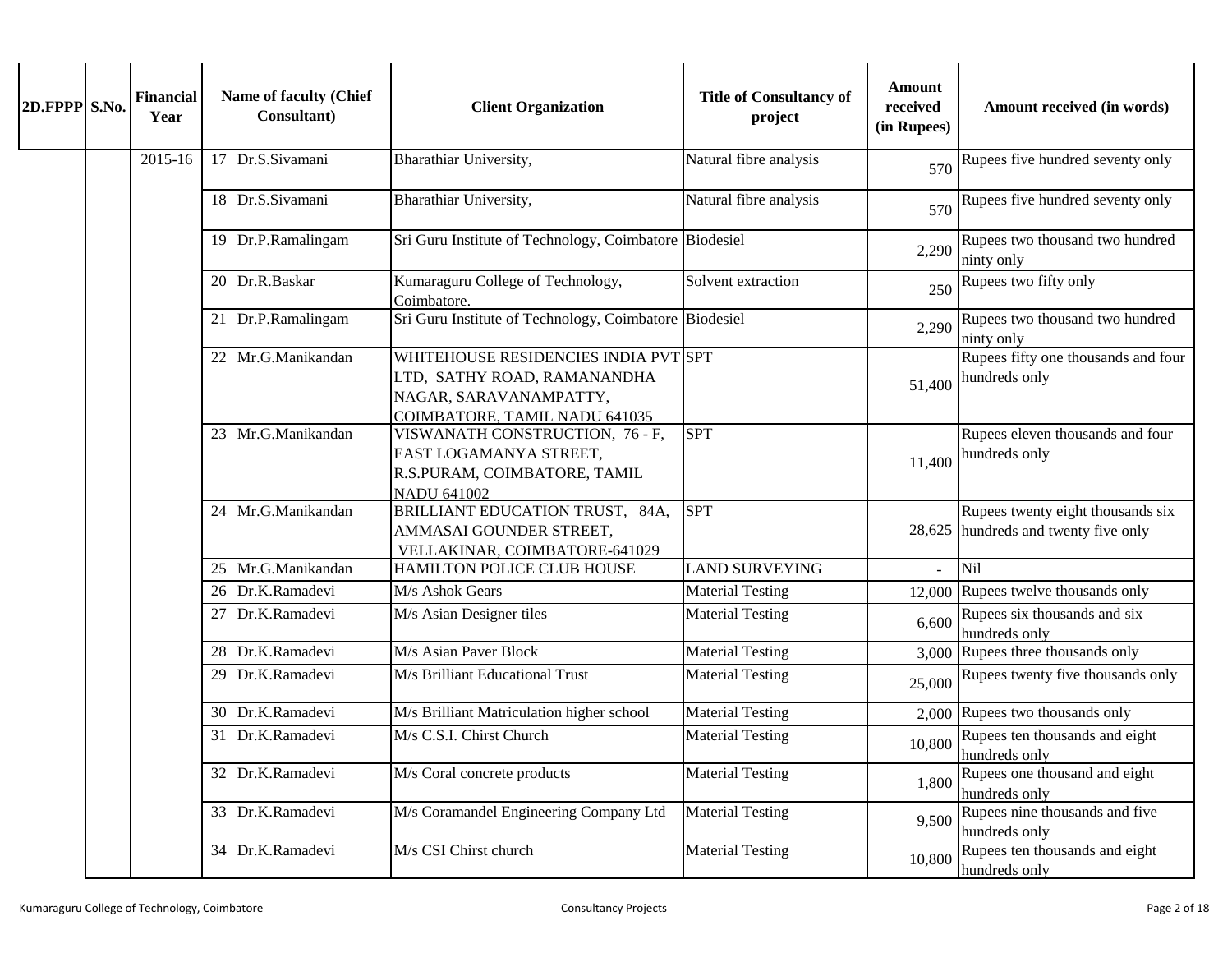| 2D.FPPP S.No. |  | <b>Financial</b><br>Year | Name of faculty (Chief<br>Consultant) | <b>Client Organization</b>                                  | <b>Title of Consultancy of</b><br>project | <b>Amount</b><br>received<br>(in Rupees) | Amount received (in words)                                                    |                                                |
|---------------|--|--------------------------|---------------------------------------|-------------------------------------------------------------|-------------------------------------------|------------------------------------------|-------------------------------------------------------------------------------|------------------------------------------------|
|               |  | 2015-16                  | 35 Dr.K.Ramadevi                      | M/s Euro Designer Tiles                                     | <b>Material Testing</b>                   | 650                                      | Rupees six hundreds and fifty only                                            |                                                |
|               |  |                          | 36 Dr.K.Ramadevi                      | M/s Exopavers                                               | Material Testing                          |                                          | 2,000 Rupees two thousands only                                               |                                                |
|               |  |                          | 37 Dr.K.Ramadevi                      | M/s Ezhil vannan, shanthimani,<br>K.Vadamadurai             | <b>Material Testing</b>                   | 15,000                                   | Rupees fifteen thousands only                                                 |                                                |
|               |  |                          | 38 Dr.K.Ramadevi                      | M/s G.Ramamoorthy Construction (I) Pvt Ltd Material Testing |                                           |                                          | Rupees two lakhs twenty one<br>$221,150$ thousands one hundred and fifty only |                                                |
|               |  |                          | 39 Dr.K.Ramadevi                      | M/s Indian Fly ash Bricks                                   | <b>Material Testing</b>                   | 4,050                                    | Rupees four thousands and fifty only                                          |                                                |
|               |  |                          | 40 Dr.K.Ramadevi                      | M/s Isha Foundation                                         | <b>Material Testing</b>                   |                                          | 5,000 Rupees five thousands only                                              |                                                |
|               |  |                          | 41 Dr.K.Ramadevi                      | M/s J.K.Blocks                                              | <b>Material Testing</b>                   | 1,500                                    | Rupees one thousand and five<br>hundreds only                                 |                                                |
|               |  |                          | 42 Dr.K.Ramadevi                      | M/s KCT                                                     | <b>Material Testing</b>                   | 1,000                                    | Rupees one thousand only                                                      |                                                |
|               |  |                          | 43 Dr.K.Ramadevi                      | M/s Mayflower Enterprises, Coimbatore                       | <b>Material Testing</b>                   |                                          | 15,000 Rupees fifteen thousands only                                          |                                                |
|               |  |                          | 44 Dr.K.Ramadevi                      | M/s P.S.G. College of Arts & Science                        | <b>Material Testing</b>                   | 2,500                                    | Rupees two thousands and five<br>hundreds only                                |                                                |
|               |  |                          | 45 Dr.K.Ramadevi                      | M/s Palanisway & Associates, Coimbatore                     | <b>Material Testing</b>                   |                                          | Rupees one lakh seventy four<br>174,150 thousands one hundred and fifty only  |                                                |
|               |  |                          |                                       | 46 Dr.K.Ramadevi                                            | M/s PSG College of Arts & Science         | <b>Material Testing</b>                  | 2,500                                                                         | Rupees two thousands and five<br>hundreds only |
|               |  |                          | 47 Dr.K.Ramadevi                      | M/s Ramamoorthy Constructions                               | <b>Material Testing</b>                   |                                          | 9,000 Rupees nine thousands only                                              |                                                |
|               |  |                          | 48 Dr.K.Ramadevi                      | M/s Ramani realtors                                         | Material Testing                          | 1,900                                    | Rupees one thousand and nine<br>hundreds only                                 |                                                |
|               |  |                          | 49 Dr.K.Ramadevi                      | M/s Ramco Cement Limited                                    | <b>Material Testing</b>                   | 2,250                                    | Rupees two thousands two hundreds<br>and fifty only                           |                                                |
|               |  |                          | 50 Dr.K.Ramadevi                      | M/s Ravi Kandasamy, PMO, KCT                                | <b>Material Testing</b>                   | 4,366                                    | Rupees four thousands three<br>hundreds and sixty six only                    |                                                |
|               |  |                          | 51 Dr.K.Ramadevi                      | M/s S.N.S College of Technology                             | <b>Material Testing</b>                   | 5,900                                    | Rupees five thousands nine hundreds<br>only                                   |                                                |
|               |  |                          | 52 Dr.K.Ramadevi                      | M/s Sabari Constructions Technologies Pvt<br>Ltd            | <b>Material Testing</b>                   | 22,750                                   | Rupees twenty two thousands seven<br>hundreds and fifty only                  |                                                |
|               |  |                          | 53 Dr.K.Ramadevi                      | M/s Shiva shree Builders                                    | <b>Material Testing</b>                   | 3,600                                    | Rupees three thousands and six<br>hundreds only                               |                                                |
|               |  |                          | 54 Dr.K.Ramadevi                      | M/s Shree sakthi Engineering college                        | <b>Material Testing</b>                   | 2,500                                    | Rupees two thousands and five<br>hundreds only                                |                                                |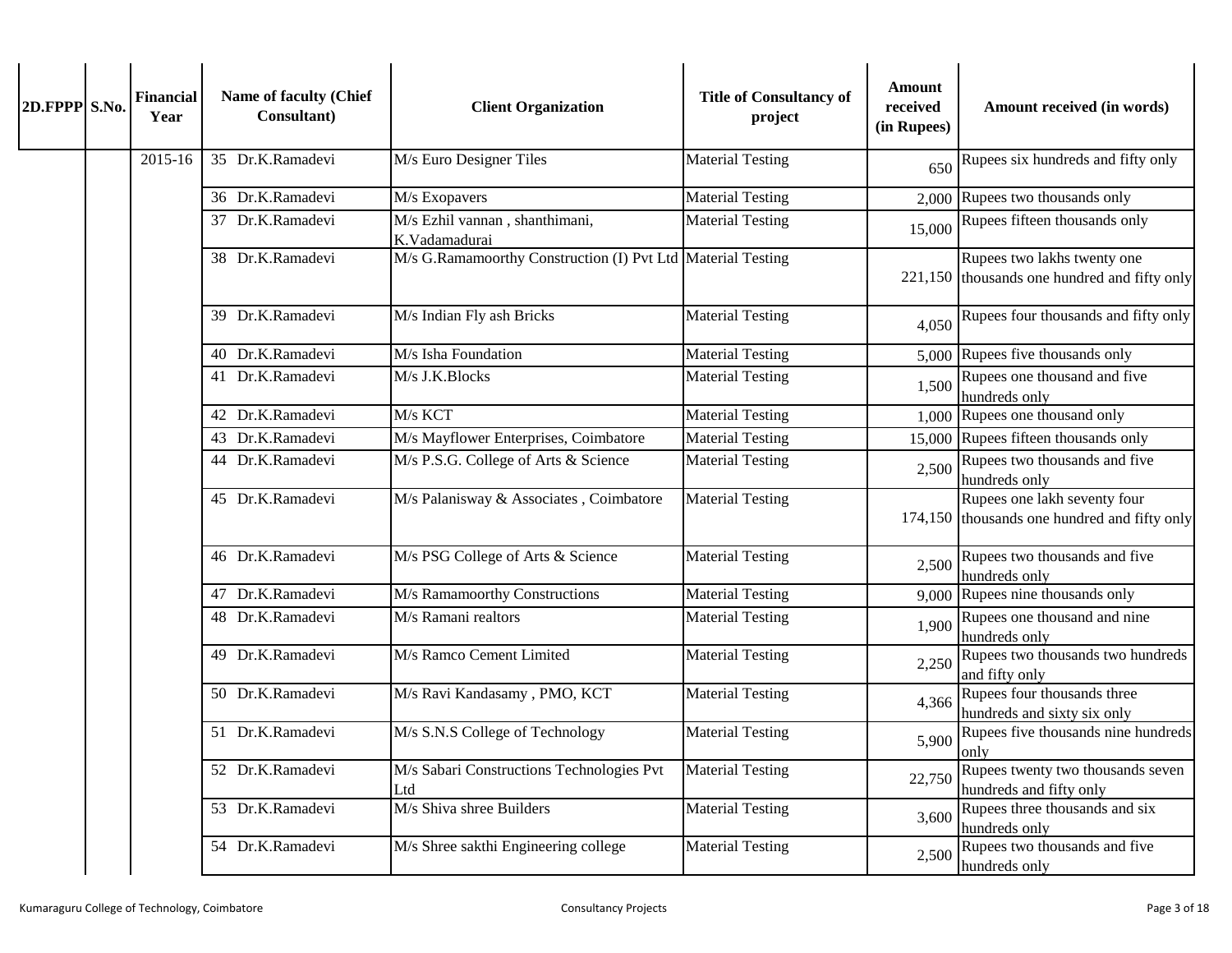| 2D.FPPP S.No. | <b>Financial</b><br>Year | Name of faculty (Chief<br>Consultant) | <b>Client Organization</b>                                | <b>Title of Consultancy of</b><br>project                                     | <b>Amount</b><br>received<br>(in Rupees) | Amount received (in words)                              |
|---------------|--------------------------|---------------------------------------|-----------------------------------------------------------|-------------------------------------------------------------------------------|------------------------------------------|---------------------------------------------------------|
|               | 2015-16                  | 55 Dr.K.Ramadevi                      | M/s Siddaarth Builders                                    | <b>Material Testing</b>                                                       | 8,950                                    | Rupees eight thousands nine<br>hundreds only            |
|               |                          | 56 Dr.K.Ramadevi                      | M/s SNS College of Technology                             | <b>Material Testing</b>                                                       | 5,900                                    | Rupees five thousands nine hundreds<br>onlv             |
|               |                          | 57 Dr.K.Ramadevi                      | M/s Southern Railways                                     | <b>Material Testing</b>                                                       | 29,700                                   | Rupees twenty nine thousands and<br>seven hundreds only |
|               |                          | 58 Dr.K.Ramadevi                      | M/s Sree Daksha Property developers (I)<br>Pvt.Ltd        | <b>Material Testing</b>                                                       | 12,400                                   | Rupees twelve thousands and four<br>hundreds only       |
|               |                          | 59 Dr.K.Ramadevi                      | M/s Sree Sakthi Engineering College (A.N.<br>Swaminathan) | <b>Material Testing</b>                                                       | 4,900                                    | Rupees four thousands and nine<br>hundreds only         |
|               |                          | 60 Dr.K.Ramadevi                      | M/s Sri Ranganathar Engineering College                   | <b>Material Testing</b>                                                       | 4,750                                    | Rupees four thousands seven<br>hundreds and fifty only  |
|               |                          | 61 Dr.K.Ramadevi                      | M/s Sri Sujan Consortion                                  | <b>Material Testing</b>                                                       | 1,350                                    | Rupees one thousands three<br>hundreds and fifty only   |
|               |                          | 62 Dr.K.Ramadevi                      | M/s Sri swathika Developers                               | <b>Material Testing</b>                                                       | 4,700                                    | Rupees four thousands and sevn<br>hundreds only         |
|               |                          | 63 Dr.K.Ramadevi                      | M/s Srinivasan Associates Private Limited                 | <b>Material Testing</b>                                                       | 16,200                                   | Rupees sixteen thousands and two<br>hundreds only       |
|               |                          | 64 Dr.K.Ramadevi                      | M/s V.S.B. Engineering Madurai                            | <b>Material Testing</b>                                                       | 29,700                                   | Rupees twenty nine thousands and<br>seven hundreds only |
|               |                          | 65 Dr.K.Ramadevi                      | M/s Vee Vee Bricks                                        | <b>Material Testing</b>                                                       |                                          | 2,000 Rupees two thousands only                         |
|               |                          | 66 Dr.K.Ramadevi                      | M/s Visanthi & Co                                         | <b>Material Testing</b>                                                       | 2,700                                    | Rupees two thousands and seven<br>hundreds only         |
|               |                          | 67 Dr.K.Ramadevi                      | M/s Viswanathan Constructions Pvt Ltd                     | <b>Material Testing</b>                                                       | 12,400                                   | Rupees twelve thousands and four<br>hundreds only       |
|               |                          | 68 Dr.K.Ramadevi                      | M/s VSB Engineering                                       | <b>Material Testing</b>                                                       |                                          | 900 Rupees nine hundreds only                           |
|               |                          | 69 Dr.K.Ramadevi                      | M/s White House residences India Ltd                      | <b>Material Testing</b>                                                       | 45,000                                   | Rupees fourty five thousands only                       |
|               |                          | 70 Dr.K.Ramadevi                      | M/s. G.Ramamoorthy Constructions (I) Pvt<br>Ltd           | <b>Material Testing</b>                                                       | 16,200                                   | Rupees sixteen thousands and two<br>hundreds only       |
|               |                          | 71 Dr.K.Ramadevi                      | M/s Brilliant & Co                                        | <b>Material Testing</b>                                                       | 1,500                                    | Rupees one thousand and five<br>hundreds only           |
|               |                          | 72 Dr.V.Geetha                        | GoFrugal                                                  | <b>Business Study and Test</b><br>Automation                                  |                                          | Good will basis                                         |
|               |                          | 73 M.C.S.Geetha                       | Decathlon                                                 | <b>Ontext Aware Adaptive</b><br><b>Personalized Mobile</b><br>Learning System |                                          | Good will basis                                         |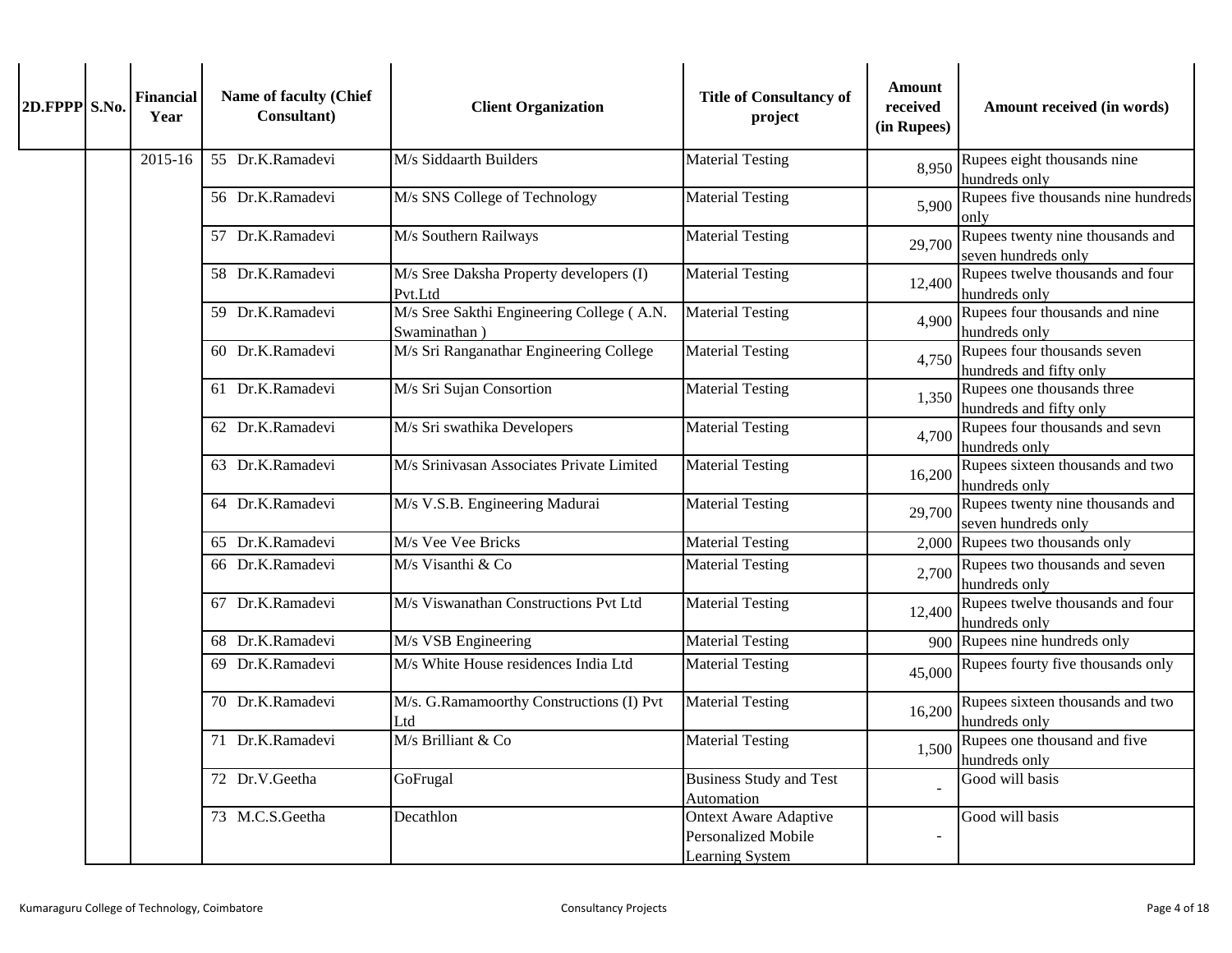| 2D.FPPP S.No. | <b>Financial</b><br>Year | Name of faculty (Chief<br>Consultant)         | <b>Client Organization</b>                                                  | <b>Title of Consultancy of</b><br>project                                                                               | <b>Amount</b><br>received<br>(in Rupees) | Amount received (in words)                                                    |
|---------------|--------------------------|-----------------------------------------------|-----------------------------------------------------------------------------|-------------------------------------------------------------------------------------------------------------------------|------------------------------------------|-------------------------------------------------------------------------------|
|               | 2015-16                  | 74 V.Jalaja Jayalakshmi                       | Athenahealth                                                                | Mapreduce framework for<br>data analysis and processing                                                                 |                                          | Good will basis                                                               |
|               |                          | 75 Dr.M.Manikantan                            | <b>Roots Inductries</b>                                                     | <b>Quality Management</b>                                                                                               |                                          | Good Will basis                                                               |
|               |                          | 76 Dr. J. Srinivasan &<br>Dr. V. Krishnaveni  | Government Of India - Integrated Child<br>Development Service Scheme (ICDS) | <b>Vocational Fashion</b><br><b>Technology and Computer</b><br><b>Skill Training Programmes</b><br>for Adolescent Girls | 16,000                                   | Rupees sixteen thousand only                                                  |
|               |                          | 77 Dr. J. Srinivasan &<br>Dr. V. Krishnaveni  | Government Of India - Integrated Child<br>Development Service Scheme (ICDS) | <b>Vocational Aari Embroidery</b><br><b>Skill Training Programme</b>                                                    | 16,000                                   | Rupees sixteen thousand only                                                  |
|               |                          | 78 Dr. J. Srinivasan &<br>Dr. R. Shanthi      | M/s. Kumaraguru college of Technology,<br>Coimbatore                        | Craft for Children                                                                                                      | 10,200                                   | Rupees ten thousand two hundred<br>only                                       |
|               |                          | 79 Dr. J. Srinivasan &<br>Dr. R. Shanthi      | M/s. Kumaraguru college of Technology,<br>Coimbatore                        | Basic, Thread Winding and<br>Huck embroidery                                                                            | 9,630                                    | Rupees nine thousand six hundred<br>and thirty only                           |
|               |                          | 80 Dr. J. Srinivasan &<br>Dr. G. Ramakrishnan | <b>KCT-TIFAC CORE</b> (self generation)                                     | New product development<br>and project work for student<br>projects and industry (90)                                   | 474,621                                  | Rupees four lakhs seventy four<br>thousand six hundred and twenty one<br>only |
|               |                          | 81 Karthik S                                  | M/s. Pramura Software Private Limited                                       | Foetus Health monitoring<br>system                                                                                      |                                          | Good will basis                                                               |
|               |                          | 82 Karthik S                                  | M/s. Sunsil Engineers Private Limited                                       | X-ray based non destructive<br>testing                                                                                  |                                          | Good will basis                                                               |
|               |                          | 83 Mr.P.R.Ayyappan                            | Sri Guru Institute of Technology, Coimbatore                                | Performance and emission<br>test, Fuel property testing                                                                 |                                          | Rupees Nine Thousand Two<br>9,275 Hundred and Seventy Five only               |
|               |                          | 84 Mr.P.R.Ayyappan                            | Sri Guru Institute of Technology, Coimbatore                                | Performance and emission<br>test, Fuel property testing                                                                 |                                          | Rupees Nine Thousand Two<br>9,275 Hundred and Seventy Five only               |
|               |                          | 85 Mr.P.R.Ayyappan                            | Sri Guru Institute of Technology, Coimbatore Performance and emission       | test, Fuel property testing                                                                                             |                                          | Rupees Eight Thousand and and<br>8,015 Fifteen only                           |
|               |                          | 86 Mr.K.Vijayanand                            | Adithya Institute of Technology                                             | Microscopic analysis of Al<br>alloy                                                                                     | 1,145                                    | Rupees One Thousand One hundred<br>and Forty five only                        |
|               |                          | 87 Mr.K.Vijayanand                            | Park College of Engineering and Technolgy                                   | Surface roughness test                                                                                                  | 1,200                                    | Rupees One thousand Two Hundred<br>only                                       |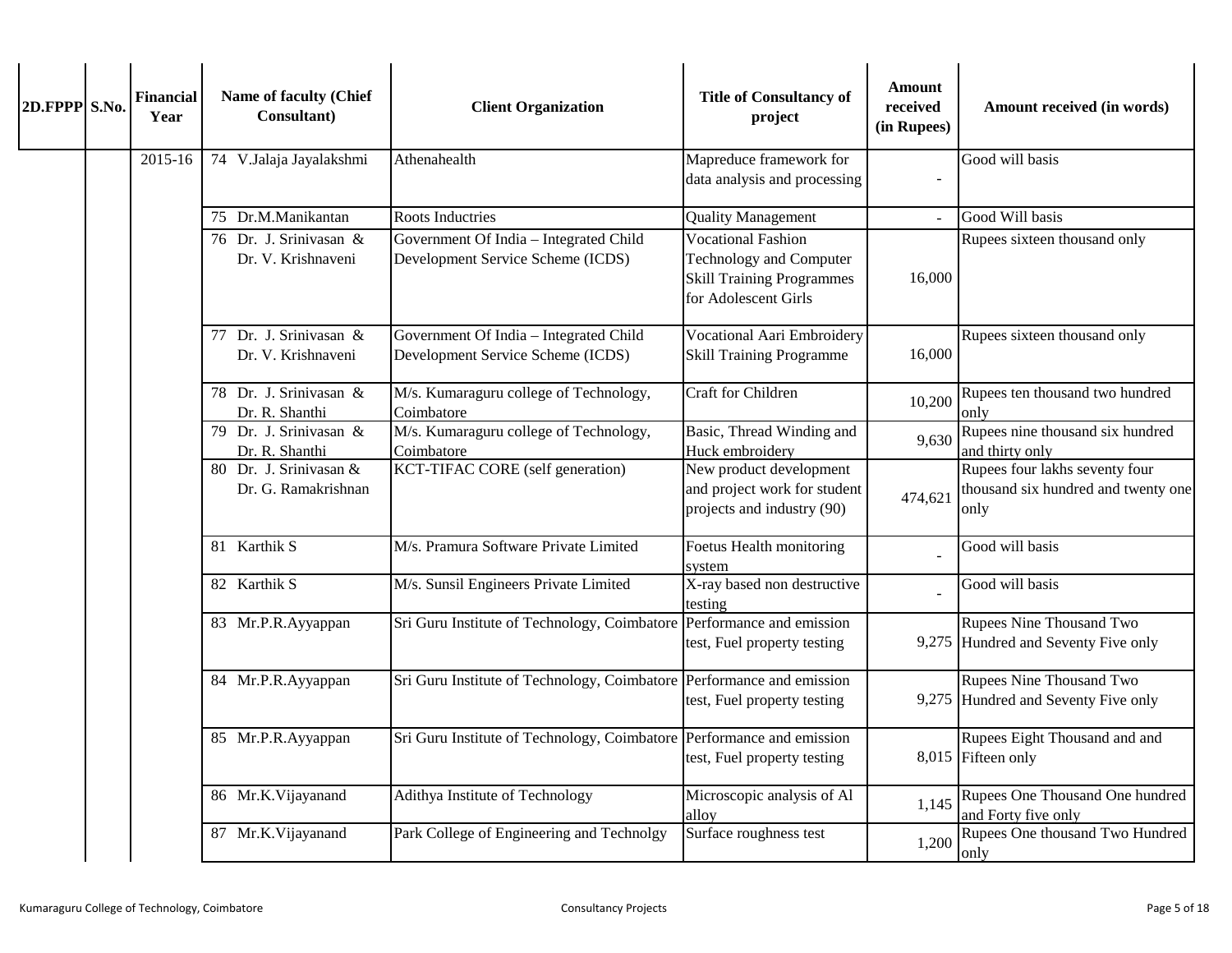| 2D.FPPP S.No. |  | <b>Financial</b><br>Year | Name of faculty (Chief<br>Consultant)         | <b>Client Organization</b>                                   | <b>Title of Consultancy of</b><br>project                                                   | <b>Amount</b><br>received<br>(in Rupees) | Amount received (in words)                                   |
|---------------|--|--------------------------|-----------------------------------------------|--------------------------------------------------------------|---------------------------------------------------------------------------------------------|------------------------------------------|--------------------------------------------------------------|
|               |  | 2015-16                  | 88 Mr.K.Vijayanand                            | Park College of Engineering and Technolgy                    | Machining charges                                                                           | 350                                      | Rupees Three Hundred and Fifty<br>onlv                       |
|               |  |                          | 89 Mr.K.Vijayanand                            | Anna University Coimbatore                                   | Surface roughness test                                                                      | 1,800                                    | Rupees One thousand and Eight<br>Hundred only                |
|               |  |                          | 90 Mr.K.K.Arun                                | iCAD Solutions                                               | SoftwareTraining at CAD<br>Centre                                                           | 101,520                                  | Rupees One lakh One thousand Five<br>hundred and twenty only |
|               |  |                          | 91 Mr.R.S.Mohan Kumar                         | <b>MaxCADD</b>                                               | SoftwareTraining at PG<br><b>CAE Lab</b>                                                    | 30,000                                   | Rupees Thirty Thousand only                                  |
|               |  |                          | 92 Ms.P.Shenbagam                             | Sathyam Tyre Plaza, Karur                                    | <b>Inventory Monitoring</b><br>System with Mobile Alerts                                    | 40,000                                   | Rupees Forty thousand only                                   |
|               |  |                          | 93 Dr.J.Cynthia<br>Ms.G. Prema Arokia<br>Mary | Rani Traders, Coimbatore                                     | Fuzzy Inference System for<br>Tea Leaf Classification                                       | 144,000 only                             | Rupees One lakh forty four thousand                          |
|               |  |                          | 94 Dr.J.Cynthia<br>Ms.N.Rajathi               | <b>TNSTC</b><br>(Tamil Nadu)                                 | <b>GIS</b> based Vehicles<br><b>Tracking System</b>                                         |                                          | Good will basis                                              |
|               |  |                          |                                               | 95 Dr. Ramalatha Marimuth Sabari Kitchen Services(P) Limited | Automation of commercial<br>boilers                                                         | 36,000                                   | Rupees Thirty six thousand only                              |
|               |  |                          | 96 Dr.K.Thangamani                            | Research for Park college Students                           | Composite Board making&<br>Mechanical properties of<br>composite board                      | 2,200                                    | Rupees Two Thousand and Two<br>Hundred only                  |
|               |  |                          | 97 Dr.K.Thangamani                            | Research for PhD collars.                                    | Composite Board making&<br>Mechanical properties of<br>composite board, fibers and<br>varn. | 5,258                                    | Rupees Five thousand two hundred<br>and fifty eight only     |
|               |  |                          | 98 Dr.K.Thangamani                            | Dr.Rumachakrabarti,                                          | <b>Tensile Strength</b>                                                                     | 1,600                                    | Rupees One thousand and six<br>hundred only                  |
|               |  |                          | 99 Dr.K.Thangamani                            | <b>STPL</b>                                                  | <b>Tensile Strength</b>                                                                     |                                          | Good will basis                                              |
|               |  |                          | 100 Dr.K.Thangamani                           | BM, US, DS-Yarns                                             | Tensile Strength                                                                            |                                          | Good will basis                                              |
|               |  |                          | 101 Dr.K.Thangamani                           | N.K.Raja,.                                                   | Tensile Strength                                                                            | 1,600                                    | Rupees One thousand and six<br>hundred only                  |
|               |  |                          | 102 Dr.K.Thangamani                           | Webcot, Sulur, Coimbatore.                                   | Tensile Strength                                                                            |                                          | Good will basis                                              |
|               |  |                          | 103 Dr.K.Thangamani                           | Velcro Hook & Loop                                           | Tensile Strength                                                                            |                                          | Good will basis                                              |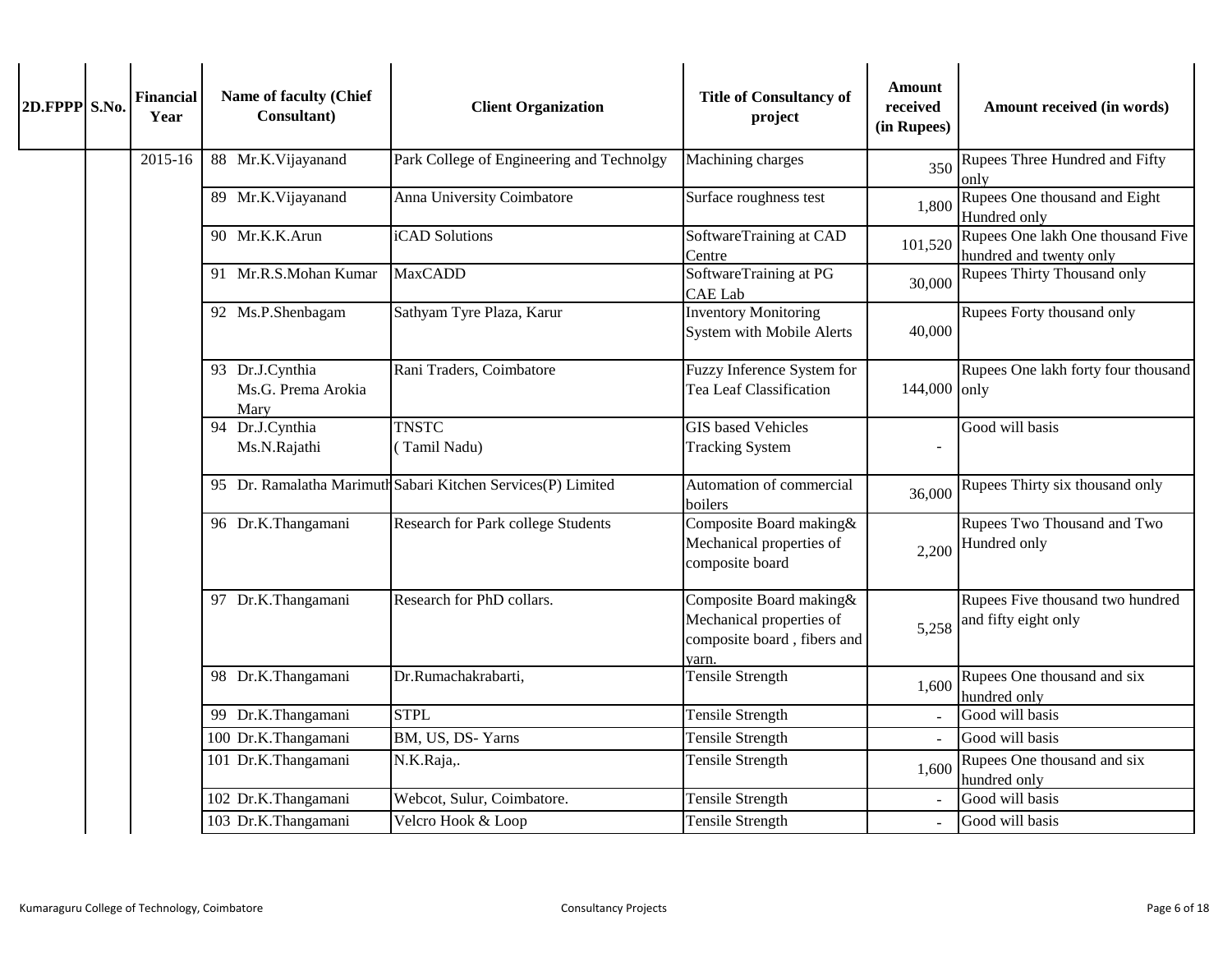| 2D.FPPP S.No. |  | <b>Financial</b><br>Year | Name of faculty (Chief<br>Consultant) | <b>Client Organization</b>                          | <b>Title of Consultancy of</b><br>project                               | Amount<br>received<br>(in Rupees) | Amount received (in words)                                             |       |                          |
|---------------|--|--------------------------|---------------------------------------|-----------------------------------------------------|-------------------------------------------------------------------------|-----------------------------------|------------------------------------------------------------------------|-------|--------------------------|
|               |  | $2015 - 16$              | 104 Dr.K.Thangamani                   | SSM College of Engineering,<br>Komarapalayam.       | Composite Board making&<br>Mechanical properties of<br>composite board  | 800                               | Rupees Eight hundred only                                              |       |                          |
|               |  |                          | 105 Dr.K.Thangamani                   | Research for KCT Students                           | Composite Board making &<br>Mechanical properties of<br>composite board | 9,900                             | Rupees Nine thousand and nine<br>hundred only                          |       |                          |
|               |  |                          | 106 Dr.K.Thangamani                   | Karpagam University. Coimbatore.                    | <b>Tensile Strength</b>                                                 |                                   | 800 Rupees Eight hundred only                                          |       |                          |
|               |  |                          | 107 Dr.K.Thangamani                   | Sri Ramakrishna Engineering College,<br>Coimbatore. | Composite Board making&<br>Mechanical properties of<br>composite board  | 3,300                             | Rupees Three thousand and three<br>hundred only                        |       |                          |
|               |  |                          | 108 Dr.K.Thangamani                   | Excel Engg. College, Coimbatore.                    | Natural Fibers, Composite<br>Board making                               | 1,800                             | Rupees One thousand and eight<br>hundred only                          |       |                          |
|               |  |                          | 109 Dr.K.Thangamani                   | PSG Tech &Arts College, Coimbatore.                 | Composite Board making&<br>Mechanical properties of<br>composite board  | 2,400                             | Rupees Two thousand and four<br>Hundred only                           |       |                          |
|               |  |                          | 110 Dr.K.Thangamani                   | Bannari Amman Institute of Technology,<br>Sathy     | Composite Board making&<br>Mechanical properties of<br>composite board  | 1,800                             | Rupees One thousand and eight<br>hundred only                          |       |                          |
|               |  |                          |                                       |                                                     | 111 Dr.K.Thangamani                                                     | PPG, Coimbatore.                  | Composite Board making&<br>Mechanical properties of<br>composite board | 1,000 | Rupees One thousand only |
|               |  |                          | 112 Dr.K.Thangamani                   | CIET, Coimbatore.                                   | Natural Fibers, Composite<br>Board making                               | 400                               | Rupees Four hundred only                                               |       |                          |
|               |  |                          | 113 Dr.K.Thangamani                   | CollegeofHomeScience,                               | Areca nut Fiber, Tensile<br>Strength.                                   | 400                               | Rupees Four hundred only                                               |       |                          |
|               |  |                          | 114 Dr.K.Thangamani                   | PJTSAU, Hyderabad                                   | <b>Tensile Strength</b>                                                 | $\omega$                          | Good will basis                                                        |       |                          |
|               |  |                          | 115 Dr.K.Thangamani                   | Info College, Kovilpalayam.                         | Composite Board making                                                  | 200                               | Rupees Two hundred only                                                |       |                          |
|               |  |                          | 116 Dr.K.Thangamani                   | Unnamalai Institute, Kovilpatti.                    | Cotton Plant Fiber, Tensile<br>Strength.                                | 600                               | Rupees Six hundred only                                                |       |                          |
|               |  |                          | 117 Dr.K.Thangamani                   | JJCET, Coimbatore.                                  | Natural Fibers, Composite<br>Board making                               | 600                               | Rupees six hundred only                                                |       |                          |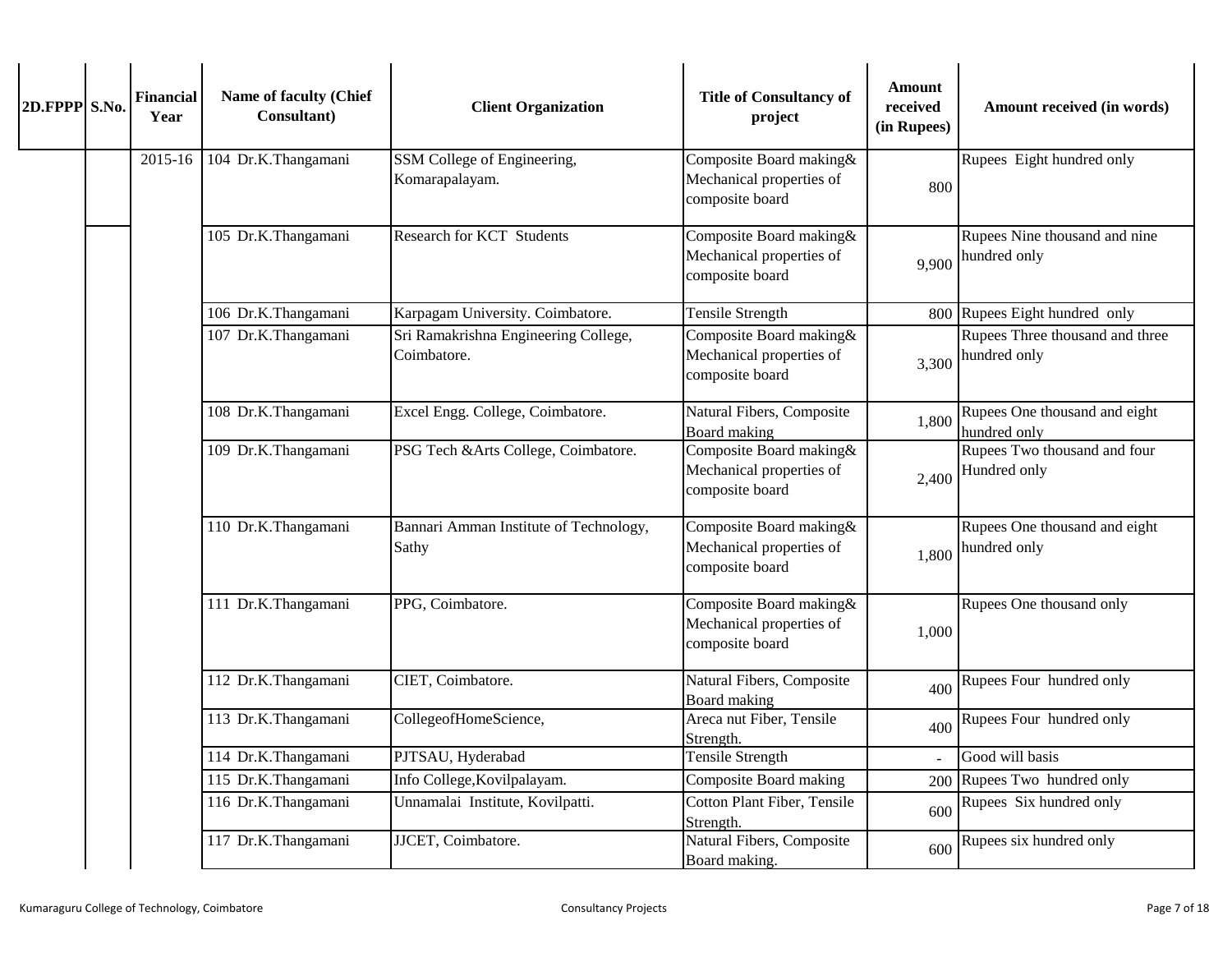| 2D.FPPP S.No. |  | <b>Financial</b><br>Year | Name of faculty (Chief<br>Consultant)                    | <b>Client Organization</b>                                                              | <b>Title of Consultancy of</b><br>project                               | Amount<br>received<br>(in Rupees)                                                      | Amount received (in words)                   |                 |                                               |  |                              |  |                 |
|---------------|--|--------------------------|----------------------------------------------------------|-----------------------------------------------------------------------------------------|-------------------------------------------------------------------------|----------------------------------------------------------------------------------------|----------------------------------------------|-----------------|-----------------------------------------------|--|------------------------------|--|-----------------|
|               |  | 2015-16                  | 118 Dr.K.Thangamani                                      | Home Science College&Research Institute,<br>Tamilnadu Agricultural University, Madurai, | Calotropis Fiber, Tensile<br>Strength.                                  | $1,600$ only                                                                           | Rupees One thousand six hundred              |                 |                                               |  |                              |  |                 |
|               |  |                          | 119 Dr.K.Thangamani                                      | Angel college of Engineering & Technology,<br>Tirupur.                                  | Fiber Length, Diameter                                                  | 400                                                                                    | Four hundred only                            |                 |                                               |  |                              |  |                 |
|               |  |                          | 120 Dr.K.Thangamani                                      | Johnsons Institute of Tech.                                                             | Composite Board making&<br>Mechanical properties of<br>composite board. | 1,600                                                                                  | Rupees One thousand and six<br>hundred       |                 |                                               |  |                              |  |                 |
|               |  |                          | 121 Dr.K.Thangamani                                      | KPR Institute of Engineering & Technology,<br>Coimbatore.                               | Mechanical properties of<br>composite board.                            | 3,000                                                                                  | Rupees Three thousand                        |                 |                                               |  |                              |  |                 |
|               |  |                          | 122 Dr.K.Thangamani                                      | Research for S.K.C.E.T, Coimbatore.                                                     | Mechanical properties of<br>composite board.                            | 1,600                                                                                  | Rupees One thousand and six<br>hundred only  |                 |                                               |  |                              |  |                 |
|               |  |                          | 123 Dr.K.Thangamani                                      | Research for PhD collar.<br>S.K.C.E.T,Coimbatore.                                       | Aluminum Rod, Tensile<br>Strength.                                      | 200                                                                                    | Rupees Two hundred only                      |                 |                                               |  |                              |  |                 |
|               |  |                          | 124 Dr.K.Thangamani                                      | Dr.N.G.P.I.T, Coimbatore.                                                               | Mechanical properties of<br>composite board.                            | 2,000                                                                                  | Rupees Two thousand only                     |                 |                                               |  |                              |  |                 |
|               |  |                          | 125 Dr.K.Thangamani                                      | Horticultural and Research Institute,                                                   | Banana fiber, Tensile<br>Strength                                       | 6,400                                                                                  | Rupees Six thousand and four<br>hundred only |                 |                                               |  |                              |  |                 |
|               |  |                          | 126 Dr.K.Thangamani                                      | Kovvur, Andrapradesh.                                                                   | <b>Tensile Strength</b>                                                 |                                                                                        | Good will basis                              |                 |                                               |  |                              |  |                 |
|               |  |                          |                                                          | 127 Mr.R.Vijayaraghavan &<br>Ms.Sangeetha                                               | Sakthi Finance                                                          | Training Program on<br><b>Handling Difficult</b><br>customers for Marketing<br>Officer |                                              | Good will basis |                                               |  |                              |  |                 |
|               |  |                          | 128 Mr.R.Vijayaraghavan & Sakthi Finance<br>Ms.Sangeetha |                                                                                         | <b>Induction Program for new</b><br>staff                               |                                                                                        | Good will basis                              |                 |                                               |  |                              |  |                 |
|               |  |                          |                                                          |                                                                                         |                                                                         |                                                                                        |                                              |                 | 129 Mr.R.Vijayaraghavan & ABT<br>Ms.Sangeetha |  | <b>Training for Managers</b> |  | Good will basis |
|               |  |                          | 130 Mrs. Prema Narashiman KCT Namadu Pangu               |                                                                                         |                                                                         | 5,00,000                                                                               | Rupees five lakhs only                       |                 |                                               |  |                              |  |                 |
|               |  |                          | 131<br>Latha A                                           | <b>India Post</b>                                                                       | <b>Marketing Training</b>                                               |                                                                                        | 104,000 One Lakh Four Thousand only          |                 |                                               |  |                              |  |                 |
|               |  |                          | 132<br>Dr. Nedunchezhian                                 | <b>LIC</b>                                                                              | Training in Excel                                                       |                                                                                        | 23,000 Twenty three thousand only            |                 |                                               |  |                              |  |                 |
|               |  |                          | 133<br>Senthil Prakash P                                 | Aries Agro P Ltd,                                                                       | Leadership & Management                                                 | 2.990,000                                                                              | Fourteen lakhs and fifty thousand<br>only    |                 |                                               |  |                              |  |                 |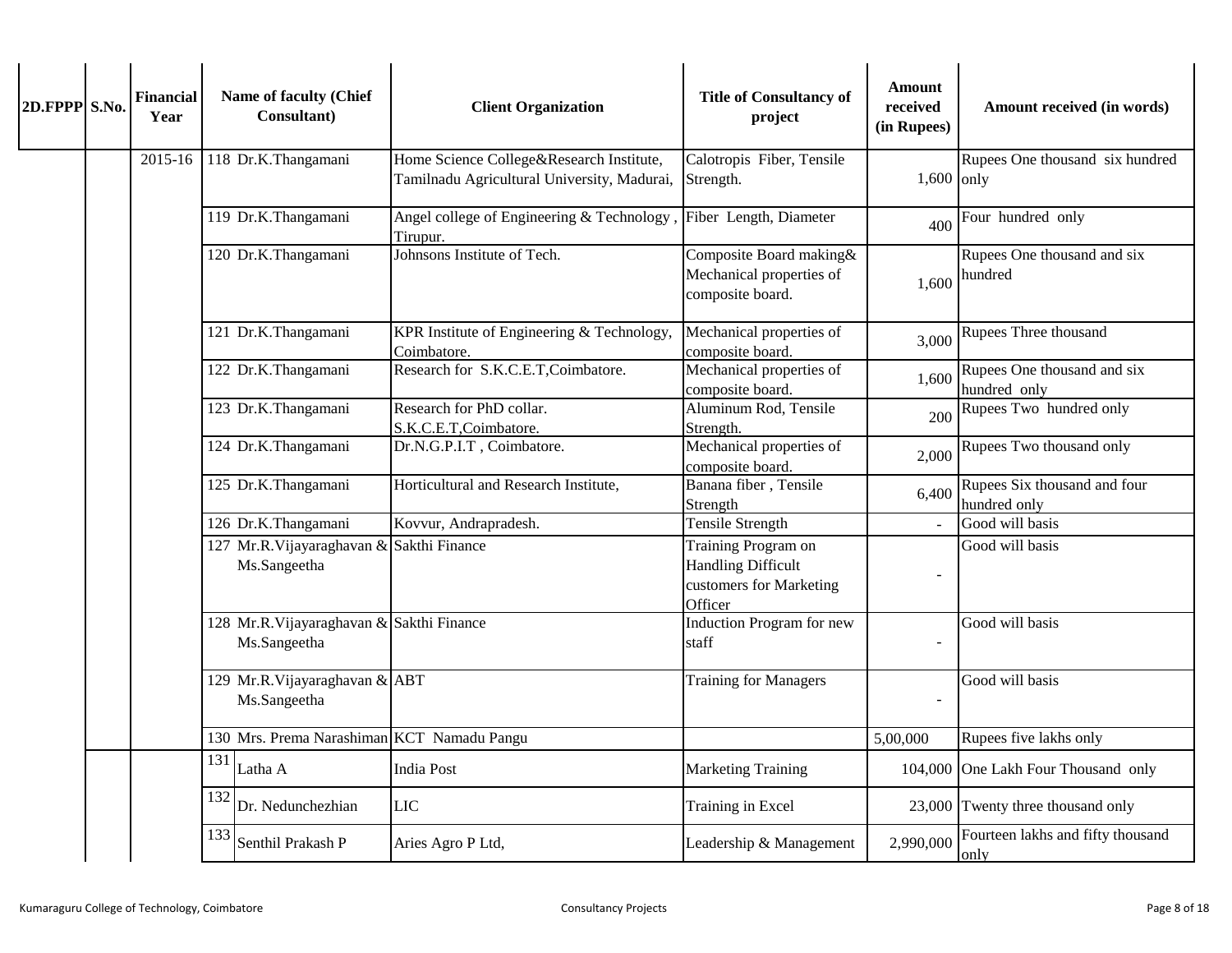| 2D.FPPP S.No. |   | <b>Financial</b><br>Year |        | Name of faculty (Chief<br>Consultant)       | <b>Client Organization</b>                                                                                  | <b>Title of Consultancy of</b><br>project       | <b>Amount</b><br>received<br>(in Rupees) | Amount received (in words)                                      |  |  |  |  |  |  |  |  |  |               |                                 |                                           |     |                                  |
|---------------|---|--------------------------|--------|---------------------------------------------|-------------------------------------------------------------------------------------------------------------|-------------------------------------------------|------------------------------------------|-----------------------------------------------------------------|--|--|--|--|--|--|--|--|--|---------------|---------------------------------|-------------------------------------------|-----|----------------------------------|
|               |   | 2015-16                  | 134    | Dr. R Hemanalini                            | <b>Cameron Manufacturing Limited</b>                                                                        | <b>Building Excellence at</b><br>Workplace      | 584,820                                  | Five lakh eighty four thousand eight<br>hundred and twenty only |  |  |  |  |  |  |  |  |  |               |                                 |                                           |     |                                  |
|               |   |                          | 135    | Dr.Jaisankar S                              | <b>Indoshell Cast Private Limited</b>                                                                       | Training on Lean<br>Management                  |                                          | 36,000 Thirty six thousand only                                 |  |  |  |  |  |  |  |  |  |               |                                 |                                           |     |                                  |
|               |   |                          | 136    | Latha A                                     | <b>India Post</b>                                                                                           | Marketing Training                              |                                          | 8,500 Eight thousand five hundred only                          |  |  |  |  |  |  |  |  |  |               |                                 |                                           |     |                                  |
|               |   |                          | 137    | Latha A                                     | <b>India Post</b>                                                                                           | Softskill Training                              | 25,500                                   | Twenty five thaousand five hundred<br>only                      |  |  |  |  |  |  |  |  |  |               |                                 |                                           |     |                                  |
|               |   |                          |        | $138$ Latha A                               | <b>India Post</b>                                                                                           | Softskill Training                              |                                          | 17,000 Seventeen thhousand only                                 |  |  |  |  |  |  |  |  |  |               |                                 |                                           |     |                                  |
|               |   |                          | 139    | Dr.Kirupa Priyadarshini Synetics Automation |                                                                                                             | Design & Implementation of<br><b>HR</b> System  |                                          | 20,000 Twenty thousand only                                     |  |  |  |  |  |  |  |  |  |               |                                 |                                           |     |                                  |
|               |   |                          | 140    | Dr.Poongodi B                               | <b>Technology Business Incubator - Directorate</b><br>of Agri Business Development, TNAU                    | Agri Business Models and<br>Market Analysis for | $\overline{\phantom{a}}$                 | Zero                                                            |  |  |  |  |  |  |  |  |  |               |                                 |                                           |     |                                  |
|               | 2 | 2014-15                  |        | 1 M.Senthil Kumar                           | Bannari Amman Institute of Technology,<br>Sathy                                                             | Testing of models in Wind<br>tunnel             | 540                                      | Rupees Five hundred and forty only                              |  |  |  |  |  |  |  |  |  |               |                                 |                                           |     |                                  |
|               |   |                          |        | 2 K.Naveen Kumar                            | <b>SACS MAVMM Engineering College,</b><br>Madurai                                                           | Testing of models in<br>Polariscope             | 1,000                                    | Rupees One thousand only                                        |  |  |  |  |  |  |  |  |  |               |                                 |                                           |     |                                  |
|               |   |                          |        | 3 Dr.R.Baskar                               | Kongu Arts and Science College, Erode                                                                       | <b>Plant Material</b>                           | 1,124                                    | Rupees one thousand one hundred<br>twenty four only             |  |  |  |  |  |  |  |  |  |               |                                 |                                           |     |                                  |
|               |   |                          |        | 4 Dr.S.Sivamani                             | B.Tech. Textile Technology, Park College of<br>Engg. & Technology, Coimbatore                               | Chemical composition test                       | 570                                      | Rupees five hundred seventy only                                |  |  |  |  |  |  |  |  |  |               |                                 |                                           |     |                                  |
|               |   |                          |        |                                             |                                                                                                             |                                                 |                                          |                                                                 |  |  |  |  |  |  |  |  |  | 5 Dr.R.Baskar | B.Tech. Fashion Technology, KCT | Solvent extraction of flower<br>materials | 114 | Rupees one hundred fourteen only |
|               |   |                          |        | 6 Mr.P.Muthukumaran                         | Master of Appareal Technology, KCT                                                                          | <b>Antimirobial Test</b>                        |                                          | 100 Rupees one hundred only                                     |  |  |  |  |  |  |  |  |  |               |                                 |                                           |     |                                  |
|               |   |                          | $\tau$ | Mr.P.Muthukumaran                           | B.Tech. Fashion Technology, KCT                                                                             | Antimirobial Test                               |                                          | 100 Rupees one hundred only                                     |  |  |  |  |  |  |  |  |  |               |                                 |                                           |     |                                  |
|               |   |                          |        | 8 Mr.G.Manikandan                           | ARAVIND BUILDERS, G.K.S Nagar (Back SPT<br>Side), Saravanampatty, Coimbatore - 641 035                      |                                                 |                                          | Rupees eleven thousands and four<br>11,400 hundreds only        |  |  |  |  |  |  |  |  |  |               |                                 |                                           |     |                                  |
|               |   |                          |        | 9 Mr.G.Manikandan                           | PRAKASH COTEX INDIA LLP, 37B (3),<br>Sengathurai - Sulur Rd, Aiyan Tiruvalluvar<br>Nagar, Tamil Nadu 641402 | <b>SPT</b>                                      |                                          | Rupees seventeen thousands and one<br>17,100 hundred only       |  |  |  |  |  |  |  |  |  |               |                                 |                                           |     |                                  |
|               |   |                          |        | 10 Mr.G.Manikandan                          | SHRI LAKSHMI SRINIVASA<br>PROMOTERS, COIMBATORE                                                             | <b>SPT</b>                                      | 11,400                                   | Rupees eleven thousands and four<br>hundreds only               |  |  |  |  |  |  |  |  |  |               |                                 |                                           |     |                                  |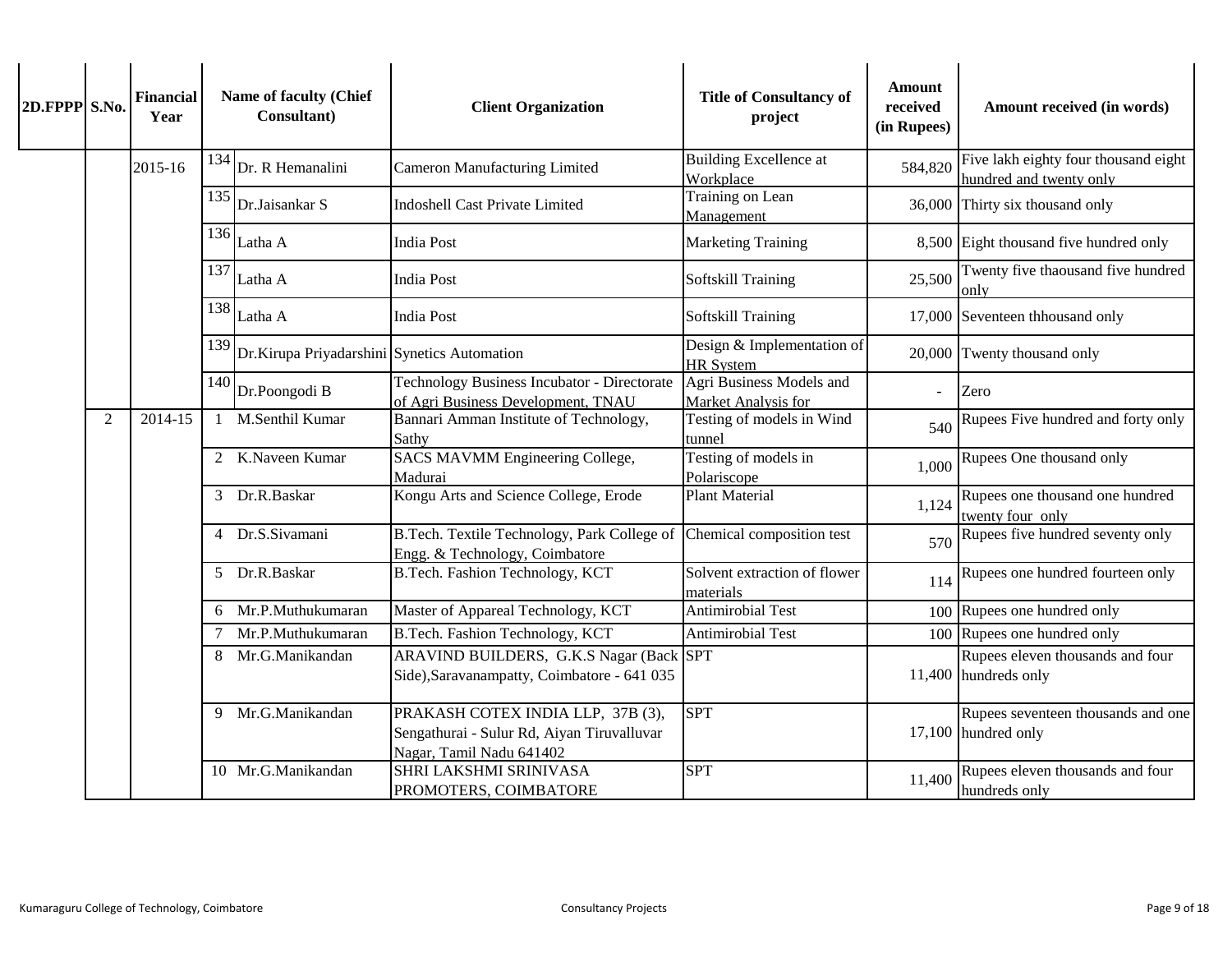| 2D.FPPP S.No. | <b>Financial</b><br>Year | Name of faculty (Chief<br>Consultant) | <b>Client Organization</b>                                                                                                          | <b>Title of Consultancy of</b><br>project | Amount<br>received<br>(in Rupees) | Amount received (in words)                             |
|---------------|--------------------------|---------------------------------------|-------------------------------------------------------------------------------------------------------------------------------------|-------------------------------------------|-----------------------------------|--------------------------------------------------------|
|               | 2014-15                  | 11 Mr.G.Manikandan                    | SHRI KARUNAMBIKA CONSTRUCTION, SPT<br>51,52, SANGANUR MAIN RD, ESHWARA<br>GARDENS, GANAPATHYPUDUR,<br>COIMBATORE, TAMIL NADU 641006 |                                           | 11,400                            | Rupees eleven thousands and four<br>hundreds only      |
|               |                          | 12 Mr.G.Manikandan                    | ASSOCIATE DWELLINGS PRIVATE<br>LIMITED, NO. 743, PRABHATH, 5TH<br>CROSS, RAMESH NAGAR, BANGALORE -<br>560037                        | <b>SPT</b>                                | 17,100                            | Rupees seventeen thousands and one<br>hundred only     |
|               |                          | 13 Mr.G.Manikandan                    | MEDAVAN CONSTRUCTIONS,<br><b>COIMBATORE</b>                                                                                         | <b>SPT</b>                                | 17,100                            | Rupees seventeen thousands and one<br>hundred only     |
|               |                          | 14 Dr.K.Ramadevi                      | M/s Ananthapadmanabhan Trade Links                                                                                                  | <b>Material Testing</b>                   |                                   | 7,000 Rupees seven thousand only                       |
|               |                          | 15 Dr.K.Ramadevi                      | M/s Aravind Builders                                                                                                                | <b>Material Testing</b>                   | 17,000                            | Rupees seventeen thousands only                        |
|               |                          | 16 Dr.K.Ramadevi                      | M/s Ascent Engineers & Infrastructures India<br>Pvt Ltd                                                                             | <b>Material Testing</b>                   | 33,200                            | Rupees thirty three thousands and<br>two hundreds only |
|               |                          | 17 Dr.K.Ramadevi                      | M/s Asian Designer Tiles                                                                                                            | <b>Material Testing</b>                   | 4,950                             | Rupees four thousands nine<br>hundreds and fifty only  |
|               |                          | 18 Dr.K.Ramadevi                      | M/s Associate Dwelligs Builders                                                                                                     | <b>Material Testing</b>                   |                                   | 15,000 Rupees fifteen thousands only                   |
|               |                          | 19 Dr.K.Ramadevi                      | M/s Congzant Technology                                                                                                             | <b>Material Testing</b>                   | 1,500                             | Rupees one thousand and five<br>hundreds only          |
|               |                          | 20 Dr.K.Ramadevi                      | M/s Deco Floors                                                                                                                     | <b>Material Testing</b>                   |                                   | 600 Rupees six hundreds only                           |
|               |                          | 21 Dr.K.Ramadevi                      | M/s Dev International                                                                                                               | <b>Material Testing</b>                   |                                   | 2,000 Rupees two thousands only                        |
|               |                          | 22 Dr.K.Ramadevi                      | M/s Elysium Properties - Casa Lel Sal                                                                                               | <b>Material Testing</b>                   |                                   | 8,000 Rupees eight thousands only                      |
|               |                          | 23 Dr.K.Ramadevi                      | M/s Essgi fab & Engineers Pvt Ltd                                                                                                   | <b>Material Testing</b>                   |                                   | 1,000 Rupees one thousand only                         |
|               |                          | 24 Dr.K.Ramadevi                      | M/s Euro Designer & Vardhana Builders                                                                                               | <b>Material Testing</b>                   | 2,700                             | Rupees two thousand and seven<br>hundreds only         |
|               |                          | 25 Dr.K.Ramadevi                      | M/s G. Ramamoorthy Constructions (I) Pvt<br><b>ltd</b>                                                                              | <b>Material Testing</b>                   | 94,700                            | Rupees ninety four thousand and<br>seven hundreds only |
|               |                          | 26 Dr.K.Ramadevi                      | M/s Geeen Valleys Shelters Pvt Ltd                                                                                                  | <b>Material Testing</b>                   |                                   | 900 Rupees nine hundreds only                          |
|               |                          | 27 Dr.K.Ramadevi                      | M/s General Electric Motors                                                                                                         | <b>Material Testing</b>                   |                                   | 1,000 Rupees one thousand only                         |
|               |                          | 28 Dr.K.Ramadevi                      | M/s Harish Marbles & Granites                                                                                                       | <b>Material Testing</b>                   | 7,200                             | Rupees seven thousand and two<br>hundreds only         |
|               |                          | 29 Dr.K.Ramadevi                      | M/s Indian Fly Ash Bricks                                                                                                           | <b>Material Testing</b>                   |                                   | 600 Rupees six hundreds only                           |
|               |                          | 30 Dr.K.Ramadevi                      | M/s J.K.Blocks                                                                                                                      | <b>Material Testing</b>                   | 1,500                             | Rupees one thousand and five<br>hundreds only          |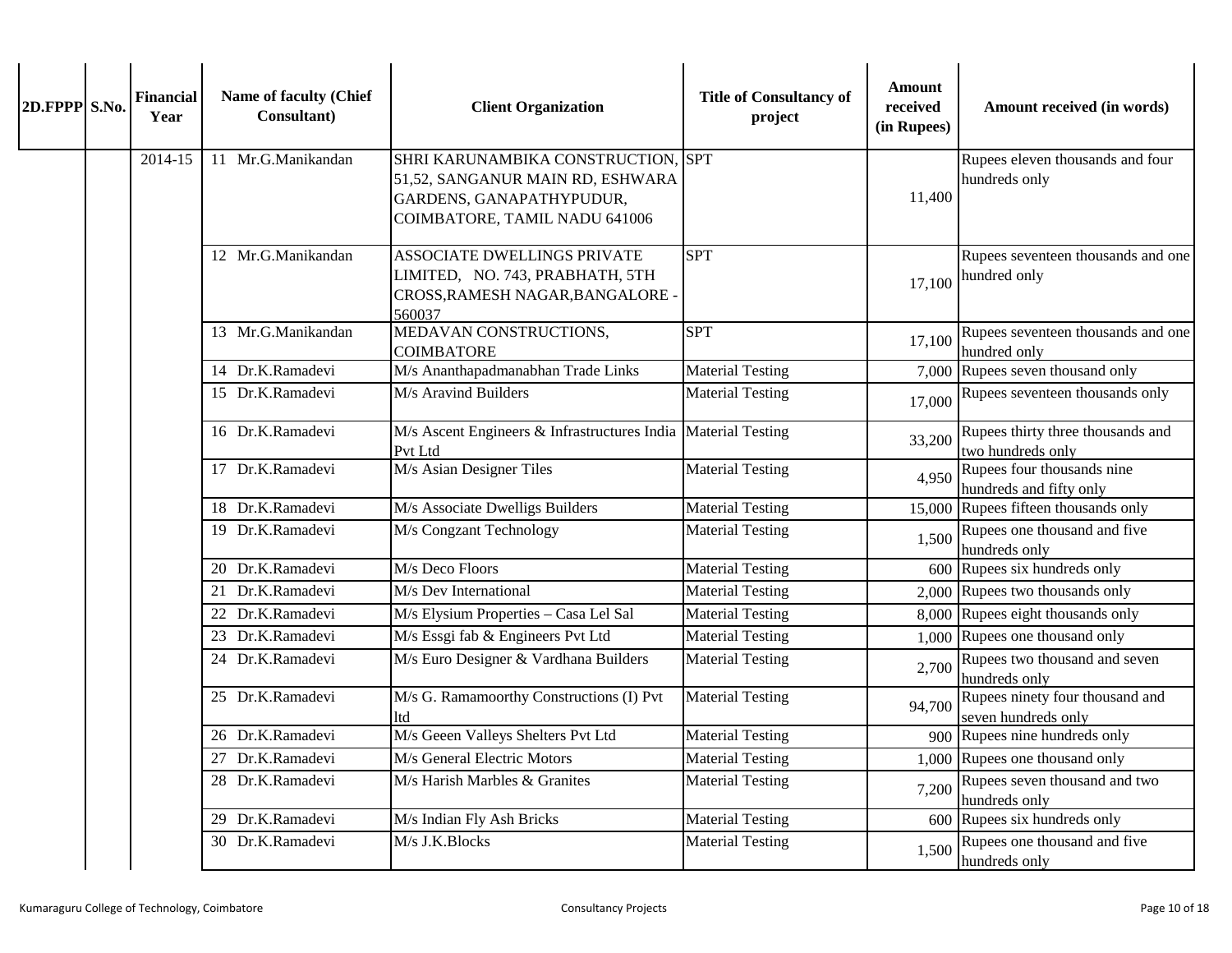| 2D.FPPP S.No. |  | <b>Financial</b><br>Year | Name of faculty (Chief<br>Consultant) | <b>Client Organization</b>                         | <b>Title of Consultancy of</b><br>project | Amount<br>received<br>(in Rupees) | Amount received (in words)                                 |
|---------------|--|--------------------------|---------------------------------------|----------------------------------------------------|-------------------------------------------|-----------------------------------|------------------------------------------------------------|
|               |  | 2014-15                  | 31 Dr.K.Ramadevi                      | M/s J.K.Blocks                                     | <b>Material Testing</b>                   | 2,100                             | Rupees two thousand and one<br>hundreds only               |
|               |  |                          | 32 Dr.K.Ramadevi                      | M/s Jayke Associates                               | <b>Material Testing</b>                   |                                   | 2,000 Rupees two thousands only                            |
|               |  |                          | 33 Dr.K.Ramadevi                      | M/s K.Saravanan, Coimbatore                        | <b>Material Testing</b>                   |                                   | 15,000 Rupees fifteen thousands only                       |
|               |  |                          | 34 Dr.K.Ramadevi                      | M/s K.Veluswamy                                    | <b>Material Testing</b>                   | 3,500                             | Rupees three thousands and five<br>hundreds only           |
|               |  |                          | 35 Dr.K.Ramadevi                      | M/s Palaniswamy & Associates                       | <b>Material Testing</b>                   | 5,400                             | Rupees five thousands and four<br>hundreds only            |
|               |  |                          | 36 Dr.K.Ramadevi                      | M/s Prakah Cotex India LLP                         | <b>Material Testing</b>                   | 13,350                            | Rupees thirteen thousands three<br>hundreds and fifty only |
|               |  |                          | 37 Dr.K.Ramadevi                      | M/s R.J.matriculation Higher Sec School            | <b>Material Testing</b>                   | 2,400                             | Rupees two thousands and four<br>hundreds only             |
|               |  |                          | 38 Dr.K.Ramadevi                      | M/s Ramani Realtors, Coimbatore                    | <b>Material Testing</b>                   | 19,350                            | Rupees nineteen thousands three<br>hundreds and fifty only |
|               |  |                          | 39 Dr.K.Ramadevi                      | M/s Sabari Conbtructions & Technologies<br>Pvt Ltd | <b>Material Testing</b>                   | 22,100                            | Rupees twenty two thousands one<br>hundreds only           |
|               |  |                          | 40 Dr.K.Ramadevi                      | M/s Sakthi Bricks                                  | <b>Material Testing</b>                   | 900                               | Rupees nine hundreds only                                  |
|               |  |                          | 41 Dr.K.Ramadevi                      | M/s Senthil Aggregates & cement Products           | <b>Material Testing</b>                   | 1,350                             | Rupees one thousand three hundreds<br>and fifty only       |
|               |  |                          | 42 Dr.K.Ramadevi                      | M/s Senthil Construction, Coimbatore               | <b>Material Testing</b>                   | 3,500                             | Rupees three thousands and five<br>hundreds only           |
|               |  |                          | 43 Dr.K.Ramadevi                      | M/s Shakthi Bricks                                 | <b>Material Testing</b>                   |                                   | 900 Rupees nine hundreds only                              |
|               |  |                          | 44 Dr.K.Ramadevi                      | M/s Shanthi Ashram, Coimbatore                     | <b>Material Testing</b>                   |                                   | 10,000 Rupees ten thousands only                           |
|               |  |                          | 45 Dr.K.Ramadevi                      | M/s Shiva Shree Builders                           | <b>Material Testing</b>                   | 450                               | Rupees four hundreds and fifty only                        |
|               |  |                          | 46 Dr.K.Ramadevi                      | M/s Shree Magalakshmi & Co                         | <b>Material Testing</b>                   |                                   | 2,000 Rupees two thousands only                            |
|               |  |                          | 47 Dr.K.Ramadevi                      | M/s Shri Lakshmi Srinivasa Promoters               | <b>Material Testing</b>                   |                                   | 10,000 Rupees ten thousands only                           |
|               |  |                          | 48 Dr.K.Ramadevi                      | M/s Sree Krishna Floors and Pavers                 | <b>Material Testing</b>                   |                                   | 900 Rupees nine hundredrs only                             |
|               |  |                          | 49 Dr.K.Ramadevi                      | M/s Sree Vardhana Builders Pvt Ltd                 | <b>Material Testing</b>                   | 2,450                             | Rupees two thousands four hundreds<br>and fifty only       |
|               |  |                          | 50 Dr.K.Ramadevi                      | M/s Sri Ramakrisna Institute of Technology,        | <b>Material Testing</b>                   | 8,800                             | Rupees eight thousands and eight<br>hundreds only          |
|               |  |                          | 51 Dr.K.Ramadevi                      | M/s Sri Sai Ram House                              | <b>Material Testing</b>                   | 2,500                             | Rupees two thousands and five<br>hundreds only             |
|               |  |                          | 52 Dr.K.Ramadevi                      | M/s Sri Somu Petrofuels                            | <b>Material Testing</b>                   | 1,350                             | Rupees one thousand three hundreds<br>and fifty only       |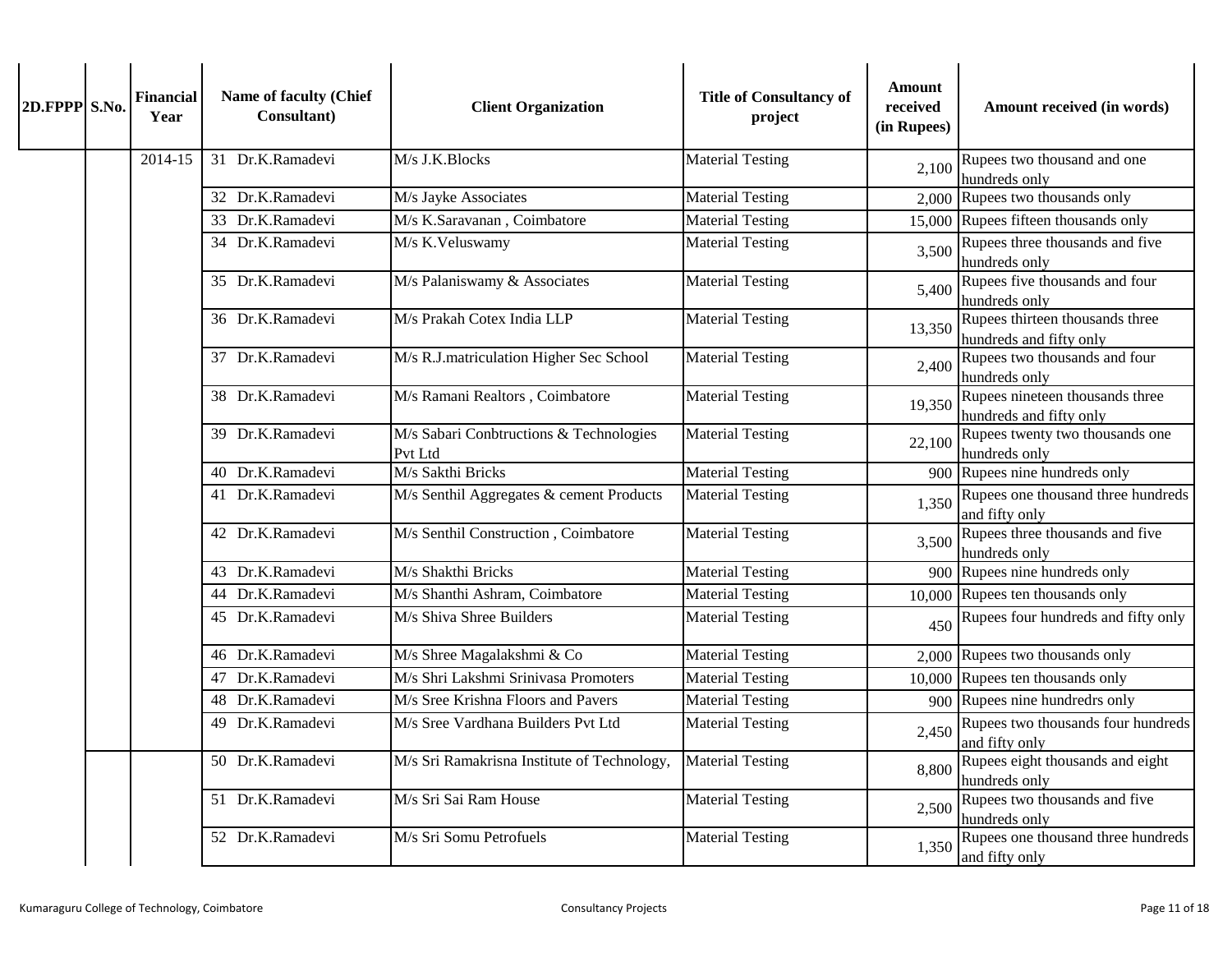| 2D.FPPP S.No. |  | <b>Financial</b><br>Year | Name of faculty (Chief<br>Consultant)         | <b>Client Organization</b>                                          | <b>Title of Consultancy of</b><br>project                                             | <b>Amount</b><br>received<br>(in Rupees) | Amount received (in words)                                     |
|---------------|--|--------------------------|-----------------------------------------------|---------------------------------------------------------------------|---------------------------------------------------------------------------------------|------------------------------------------|----------------------------------------------------------------|
|               |  | 2014-15                  | 53 Dr.K.Ramadevi                              | M/s Sri Sujan Consortion                                            | <b>Material Testing</b>                                                               | 2,700                                    | Rupees two thousands and seven<br>hundreds only                |
|               |  |                          | 54 Dr.K.Ramadevi                              | M/s Srinivasa Associates Private ltd                                | <b>Material Testing</b>                                                               |                                          | Rupees seventy seven thousands and<br>77,200 two hundreds only |
|               |  |                          | 55 Dr.K.Ramadevi                              | M/s T.V.Sundaram iyengar & Sons Limited                             | <b>Material Testing</b>                                                               |                                          | 4,000 Rupees four thousands only                               |
|               |  |                          | 56 Dr.K.Ramadevi                              | M/s Uday's Constructions                                            | <b>Material Testing</b>                                                               | 8,700                                    | Rupees eight thousands and seven<br>hundreds only              |
|               |  |                          | 57 Dr.K.Ramadevi                              | M/s Vijay Cements, Trichy                                           | <b>Material Testing</b>                                                               |                                          | 7,000 Rupees seven thousands only                              |
|               |  |                          | 58 Dr.K.Ramadevi                              | M/s Viswanathan Constructions (P) Ltd                               | <b>Material Testing</b>                                                               | 14,800                                   | Rupees fourteen thousands and eight<br>hundreds only           |
|               |  |                          | 59 Dr.K.Ramadevi                              | Mr. Brilliant & Co                                                  | <b>Material Testing</b>                                                               |                                          | 3,000 Rupees three thousands only                              |
|               |  |                          | 60 Dr.K.Ramadevi                              | Mr. Srinivasa Associates Private ltd                                | <b>Material Testing</b>                                                               | 7,800                                    | Rupees seven thousands and eight<br>hundreds only              |
|               |  |                          | 61 R.K.Kavitha                                | Infosys                                                             | <b>Online ERP Management</b><br>System                                                |                                          | Good Will                                                      |
|               |  |                          | 62 R.K.Kavitha                                | <b>Robert Bosch</b>                                                 | Security testing of online<br>claim processing system                                 |                                          | Good Will                                                      |
|               |  |                          | 63 M.C.S.Geetha                               | <b>Skava Systems</b>                                                | Mobile and tablet M-<br>commerce site                                                 |                                          | Good Will                                                      |
|               |  |                          | 64 C.Rajan Krupa                              | Wipro                                                               | Question paper automation<br>system                                                   |                                          | Good Will                                                      |
|               |  |                          | 65 Dr.D.Devi Aruna                            | <b>SAIL</b>                                                         | Employee welfare measure<br>at SAIL                                                   |                                          | Good Will                                                      |
|               |  |                          | 66 K.Kathirvel                                | <b>Roots Inductries</b>                                             | Production controlling                                                                |                                          | Good Will                                                      |
|               |  |                          | 67 EEE                                        | ANALYSIS AND COMPARISON OF IFOC<br>AND SFOC - ISRO                  |                                                                                       |                                          | Good Will                                                      |
|               |  |                          | 68 EEE                                        | DESIGN OF HARMONIC ESTIMATION<br><b>INSTUMENT-INDUS ELECTRONCIS</b> |                                                                                       |                                          | Good Will                                                      |
|               |  |                          | 69 EEE                                        | <b>CUSTOMISED GUI DEVELOPMENT TO</b><br>SIMULATE UDS FLASHING-BOSCH |                                                                                       |                                          | Good Will                                                      |
|               |  |                          | <b>70 EEE</b>                                 | TMS 570 PERIPHERAL DRIVER AND<br>RTOS-BOSCH                         |                                                                                       | $\overline{a}$                           | Good Will                                                      |
|               |  |                          | 71 Dr. J. Srinivasan &<br>Dr. G. Ramakrishnan | <b>KCT-TIFAC CORE</b> (self generation)                             | New product development<br>and project work for student<br>projects and industry (73) | 353,100                                  | Rupees three lakhs fifty three<br>thousand one hundred only    |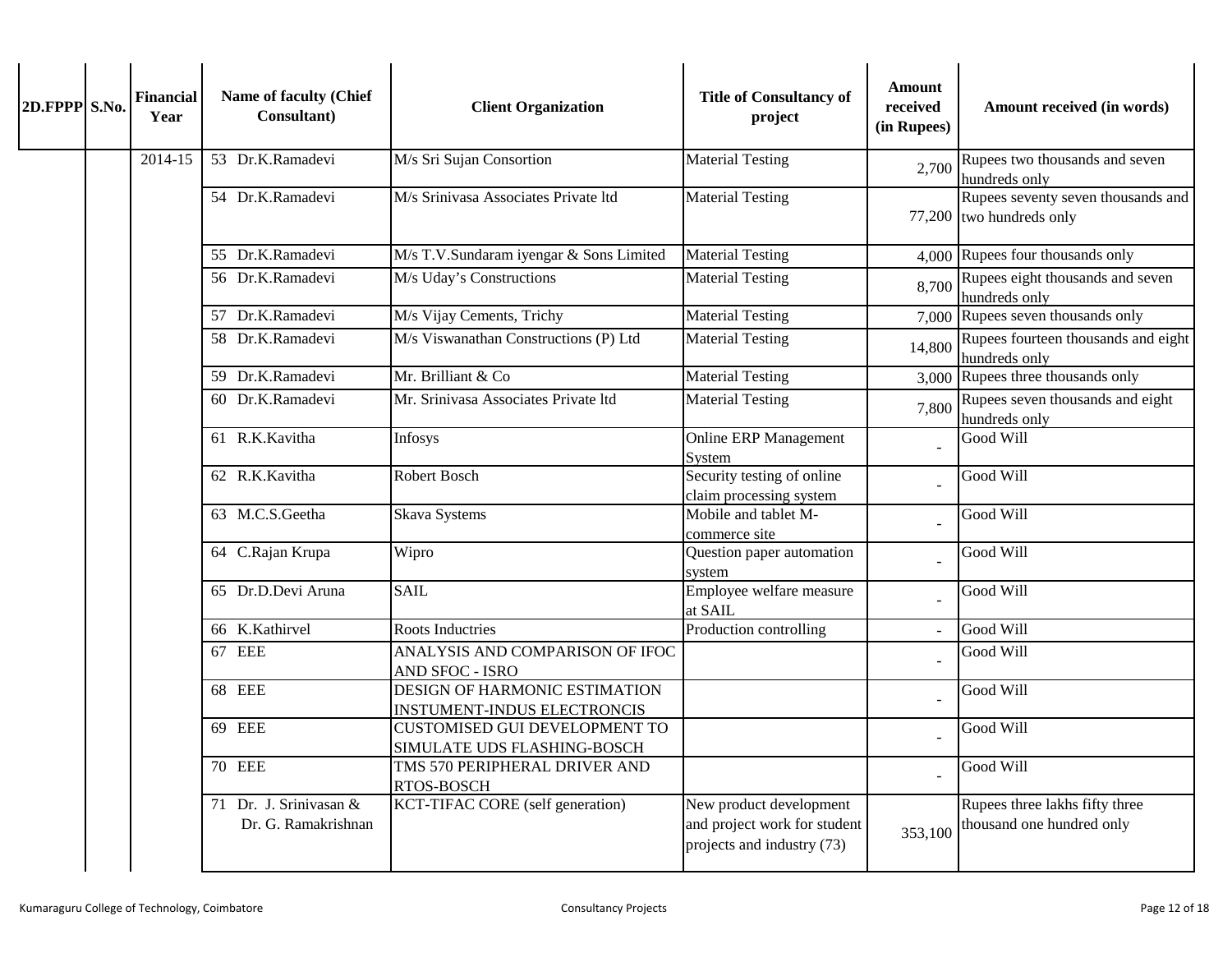| 2D.FPPP S.No. | <b>Financial</b><br>Year | Name of faculty (Chief<br>Consultant)        | <b>Client Organization</b>                                                  | <b>Title of Consultancy of</b><br>project                                                                               | <b>Amount</b><br>received<br>(in Rupees) | Amount received (in words)                                     |
|---------------|--------------------------|----------------------------------------------|-----------------------------------------------------------------------------|-------------------------------------------------------------------------------------------------------------------------|------------------------------------------|----------------------------------------------------------------|
|               | 2014-15                  | 72 Dr. J. Srinivasan &<br>Dr. V. Krishnaveni | Government Of India - Integrated Child<br>Development Service Scheme (ICDS) | <b>Vocational Fashion</b><br><b>Technology and Computer</b><br><b>Skill Training Programmes</b><br>for Adolescent Girls | 30,000                                   | Rupees thirty thousand only                                    |
|               |                          | 73 Dr. J. Srinivasan &<br>Dr. R. Shanthi     | M/s. Kumaraguru college of Technology,<br>Coimbatore                        | <b>Traditional Aari</b><br>Embroidery                                                                                   | 9,000                                    | Rupees nine thousand only                                      |
|               |                          | 74 Dr. J. Srinivasan &<br>Dr. V. Krishnaveni | Government Of India - Integrated Child<br>Development Service Scheme (ICDS) | Vocational Aari Embroidery<br><b>Skill Training Programme</b>                                                           | 30,000                                   | Rupees thirty thousand only                                    |
|               |                          | 75 Dr. J. Srinivasan &<br>Dr. R. Shanthi     | M/s. Kumaraguru college of Technology,<br>Coimbatore                        | Fitting solutions for Salwar<br>and Kameez by Engineering<br>patterns                                                   | 6,000                                    | Rupees six thousand only                                       |
|               |                          | 76 Dr. J. Srinivasan &<br>Mrs. V. Bhanurekha | M/s. Kumaraguru college of Technology,<br>Coimbatore                        | Design and development of<br>Ladies faculty uniform over<br>coat                                                        |                                          | goodwill basis                                                 |
|               |                          | 77 Dr. J. Srinivasan &<br>Mrs. V. Bhanurekha | M/s. Jagannath Textiles, Coimbatore                                         | Brand concepts and logos<br>for women's lingerie and<br>leisure wear                                                    |                                          | goodwill basis                                                 |
|               |                          | 78 Dr.J.Cynthia<br>Mr. S.Kanagaraj           | TNPCB(Tamil Nadu)                                                           | <b>Air Pollution Monitoring</b><br>System                                                                               |                                          | Good Will Basis                                                |
|               |                          | 79 S.A.Pasupathy                             | L G Balakrishnan & Bros Limited (LGB)                                       | CAM chain Noise<br>Measurement                                                                                          | 3,371                                    | Rupees Three thousand three<br>hundred and seventy one only    |
|               |                          | 80 Dr.K.Thangamani                           | Sri Krishna College of Engineering and<br>Technology, Coimbatore.           | Composite Board Making,<br>Tensile Strength & Bending<br>(Flexural)Test                                                 |                                          | Rupees Eleven thousand one<br>11,180 hundred and eighty only   |
|               |                          | 81 Dr.K.Thangamani                           | Kumaraguru College of Technology,<br>Coimbatore.                            | Tensile Strength & Bending<br>(Flexural)Test                                                                            | 3,900                                    | Rupees Three thousand and nine<br>hundred only                 |
|               |                          | 82 Dr.K.Thangamani                           | I.E, Thiagarajar College Engineering,<br>Madurai.                           | Composite Board Making,<br><b>Bending (Flexural)Test</b>                                                                |                                          | Rupees Two thousand eight hundred<br>2,865 and sixty five only |
|               |                          | 83 Dr.K.Thangamani                           | Bannari Amman Institute of Technology,<br>Sathy                             |                                                                                                                         | 2,196                                    | Rupees Two thousand one hundred<br>and ninety six only         |
|               |                          | 84 Dr.K.Thangamani                           | PSG Tech. Coimbatore.                                                       | Composite Board Making,<br>Tensile Strength & Bending<br>(Flexural)Test                                                 |                                          | Rupees Eight hundred and fourty<br>841 one only                |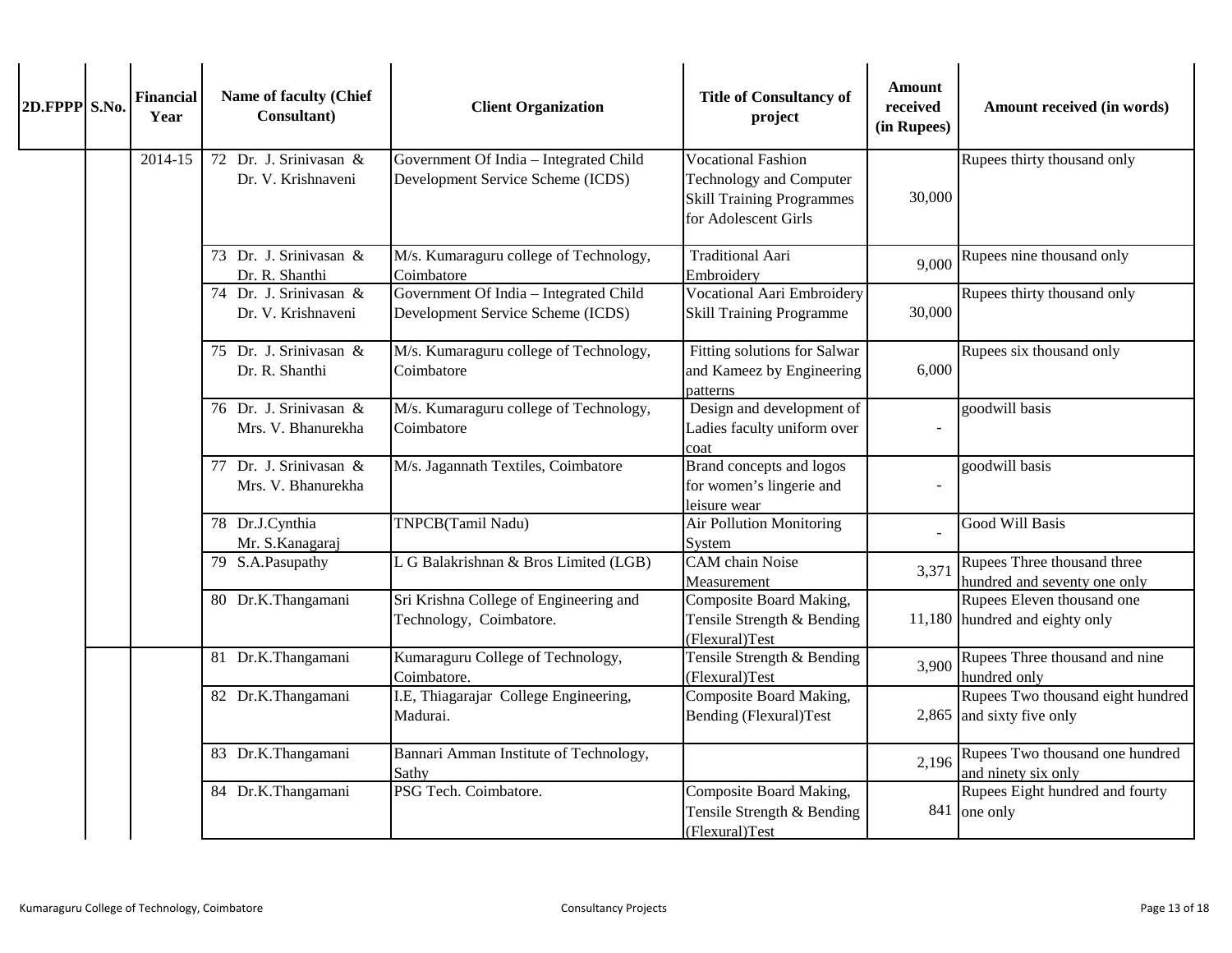| 2D.FPPP S.No. | <b>Financial</b><br>Year | Name of faculty (Chief<br>Consultant)     | <b>Client Organization</b>                                | <b>Title of Consultancy of</b><br>project                               | <b>Amount</b><br>received<br>(in Rupees)                                | Amount received (in words)                                          |
|---------------|--------------------------|-------------------------------------------|-----------------------------------------------------------|-------------------------------------------------------------------------|-------------------------------------------------------------------------|---------------------------------------------------------------------|
|               | 2014-15                  | 85 Dr.K.Thangamani                        | Park College of Engineering and<br>Technology,            | Composite Board Making,<br>Tensile Strength & Bending<br>(Flexural)Test | $2,080$ only                                                            | Rupees Two thousand and eighty                                      |
|               |                          | 86 Dr.K.Thangamani                        | SVS College of Engineering, Coimbatore.                   | Bending (Flexural)Test                                                  |                                                                         | 200 Rupees Two hundred only                                         |
|               |                          | 87 Dr.K.Thangamani                        | SSM College of Engineering,<br>Komarapalayam.             | Composite Board Making,<br>Tensile Strength & Bending<br>(Flexural)Test |                                                                         | Rupees One thousand two hundred<br>1,268 and sixty eight only       |
|               |                          | 88 Dr.K.Thangamani                        | Angel college of Engineering & Technology,<br>Tirupur.    | Composite Board Making,<br>Tensile Strength & Bending<br>(Flexural)Test |                                                                         | Rupees Three hundred and thirty<br>337 seven only                   |
|               |                          | 89 Dr.K.Thangamani                        | Avinashilingam University for<br>Women, Coimbatore.       | Composite Board Making,<br>Tensile Strength & Bending<br>(Flexural)Test |                                                                         | Rupees Seven hundred and eighty<br>782 two only                     |
|               |                          | 90 Dr.K.Thangamani                        | Sri Ramakrishna Engineering College,<br>Coimbatore.       | Composite Board Making,<br>Tensile Strength & Bending<br>(Flexural)Test |                                                                         | Rupees Four thousand eight hundred<br>$4,875$ and seventy five only |
|               |                          | 91 Dr.K.Thangamani                        | Nehru College of Engineering &<br>Technology, Coimbatore. | Composite Board Making,<br>Tensile Strength & Bending<br>(Flexural)Test |                                                                         | Rupees One thousand one hundred<br>1,180 and eighty only            |
|               |                          | 92 Dr.K.Thangamani                        | A.C. College of Tech,                                     | Composite Board Making,<br>Tensile Strength & Bending<br>(Flexural)Test |                                                                         | Rupees Eight hundred and forty<br>843 three only                    |
|               |                          |                                           | 93 Dr.K.Thangamani                                        | Anna University, Chennai.                                               | Composite Board Making,<br>Tensile Strength & Bending<br>(Flexural)Test |                                                                     |
|               |                          | 94 Dr.K.Thangamani                        | Jaya Engineering college, Chennai.                        | Composite Board Making,<br>Tensile Strength & Bending<br>(Flexural)Test |                                                                         | Rupees One thousand eight hundred<br>1,854 and fifty four only      |
|               |                          | 95 S.Sundaresan,<br>M.Dhinakaran          | Coir Board                                                | To improve machine<br>productivity                                      | 100,000                                                                 | Rupees one lakh                                                     |
|               |                          | 96 Mrs. Prema Narashiman KCT Namadu Pangu |                                                           |                                                                         | 300,000                                                                 |                                                                     |
|               |                          | 97 Dr. Kirupa Priyadarsini<br>M           | <b>Cameron Manufacturing Limited</b>                      | <b>Building Excellence at</b><br>Workplace                              |                                                                         | 570,000 Five lakh seventy thousand only                             |
|               |                          | 98<br>Dr. Kirupa Priyadarsini<br>M        | <b>Cameron Manufacturing Limited</b>                      | <b>Building Excellence at</b><br>Workplace                              | 640,452                                                                 | Six lakh forty thousand four hundred<br>and fifty two only          |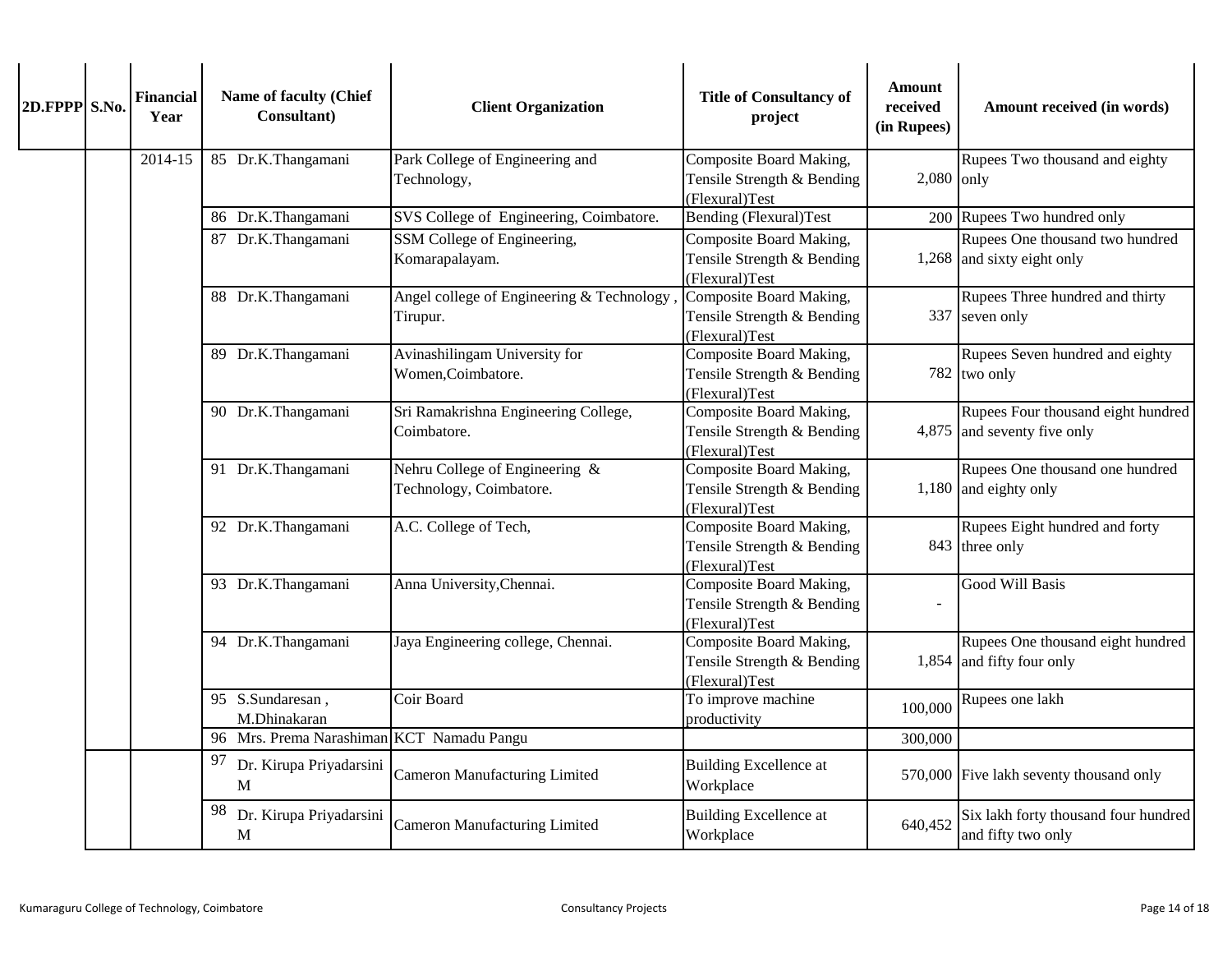| 2D.FPPP S.No. |   | <b>Financial</b><br>Year | Name of faculty (Chief<br>Consultant) | <b>Client Organization</b>                                                                                                                               | <b>Title of Consultancy of</b><br>project                                                                         | <b>Amount</b><br>received<br>(in Rupees) | Amount received (in words)                              |                                                       |                                                         |
|---------------|---|--------------------------|---------------------------------------|----------------------------------------------------------------------------------------------------------------------------------------------------------|-------------------------------------------------------------------------------------------------------------------|------------------------------------------|---------------------------------------------------------|-------------------------------------------------------|---------------------------------------------------------|
|               | 3 | 2013-14                  | Mr.P.Muthukumaran                     | <b>KCT-TIFAC CORE</b>                                                                                                                                    | Testing of antimicrobial<br>activity functionalized fabric                                                        | 400                                      | Rupees Four hundred only                                |                                                       |                                                         |
|               |   |                          | 2 Mr.P.Muthukumaran                   | Mr.V.Gowtham                                                                                                                                             | Testing of antimicrobial<br>activity                                                                              | 442                                      | Rupees four hundred forthy two only                     |                                                       |                                                         |
|               |   |                          | 3 Mr.P.Muthukumaran                   | Ms.Swathika M                                                                                                                                            | Testing of antimicrobial<br>activity                                                                              | 3,371                                    | Rupees three thousand three hundred<br>seventy one only |                                                       |                                                         |
|               |   |                          | 4 Dr.S.Sivamani                       | Ms. Archana Balakumar                                                                                                                                    | Immobilization of enzyme                                                                                          | 562                                      | Rupees fife hundred sixty two only                      |                                                       |                                                         |
|               |   |                          | 5 G. Manikandan                       | CHETTINAD INTERGRATED BUILD<br>CONS PVT LTD, NO.456, I FLOOR,<br><b>SORNAM</b><br>COMPLEX, NANJUNDAPURAM ROAD,<br>RAMANATHAPURAM, COIMBATORE -<br>641045 | <b>Material Testing</b>                                                                                           | 7,000                                    | Rupees seven thousands only                             |                                                       |                                                         |
|               |   |                          |                                       | 6 G. Manikandan                                                                                                                                          | ASCENT ENGINEERS, MANJOLAI 1ST<br>MAIN RD, DEFENCE COLONY,<br>EKKATUTHANGAL, CHENNAI, TAMIL<br><b>NADU 600032</b> | <b>Material Testing</b>                  | 14,000                                                  | Rupees fourteen thousands only                        |                                                         |
|               |   |                          | 7 Dr.K.Ramadevi                       | M/s Aravind Builders                                                                                                                                     | <b>Material Testing</b>                                                                                           | 3,150                                    | Rupees three thousands one<br>hundreds and fifty only   |                                                       |                                                         |
|               |   |                          | 8 Dr.K.Ramadevi                       | M/s Ascent Engineers & Infrastructures India Material Testing<br>Pvt Ltd, Cheeni                                                                         |                                                                                                                   | 50,400                                   | Rupees fifty thousands and four<br>hundreds only        |                                                       |                                                         |
|               |   |                          |                                       |                                                                                                                                                          | 9 Dr.K.Ramadevi                                                                                                   | M/s Asian Designers Tiles                | <b>Material Testing</b>                                 | 1,200                                                 | Rupees one thousand and two<br>hundreds only            |
|               |   |                          | 10 Dr.K.Ramadevi                      | M/s Asian Fly ash bricks                                                                                                                                 | <b>Material Testing</b>                                                                                           |                                          | 600 Rupees six hundreds only                            |                                                       |                                                         |
|               |   |                          |                                       |                                                                                                                                                          | 11 Dr.K.Ramadevi                                                                                                  | M/s Cee Dee Yes Housing                  | <b>Material Testing</b>                                 | 8,850                                                 | Rupees eight thousands eight<br>hundreds and fifty only |
|               |   |                          | 12 Dr.K.Ramadevi                      | M/s Chanderan Designers                                                                                                                                  | <b>Material Testing</b>                                                                                           |                                          | 8,000 Rupees eight thousands only                       |                                                       |                                                         |
|               |   |                          | 13 Dr.K.Ramadevi                      | M/s Essgi fab & Engineers Pvt Ltd                                                                                                                        | <b>Material Testing</b>                                                                                           |                                          | 1,000 Rupees one thousands only                         |                                                       |                                                         |
|               |   |                          |                                       | 14 Dr.K.Ramadevi                                                                                                                                         | M/s Euro Designers Tiles                                                                                          | <b>Material Testing</b>                  |                                                         | 2,700 Rupees two thousands and seven<br>hundreds only |                                                         |
|               |   |                          | 15 Dr.K.Ramadevi                      | M/s G.Ramamoorthy Constructions (I)Pvt ltd                                                                                                               | <b>Material Testing</b>                                                                                           | 98,050                                   | Rupees ninety eight thousands and<br>fifty only         |                                                       |                                                         |
|               |   |                          | 16 Dr.K.Ramadevi                      | M/s Green Valleys Shelters Pvt Ltd                                                                                                                       | <b>Material Testing</b>                                                                                           | 16,050                                   | Rupees sixteen thousands and fifty<br>only              |                                                       |                                                         |
|               |   |                          | 17 Dr.K.Ramadevi                      | M/s Indo Shell Cast                                                                                                                                      | <b>Material Testing</b>                                                                                           |                                          | 500 Rupees five hundreds only                           |                                                       |                                                         |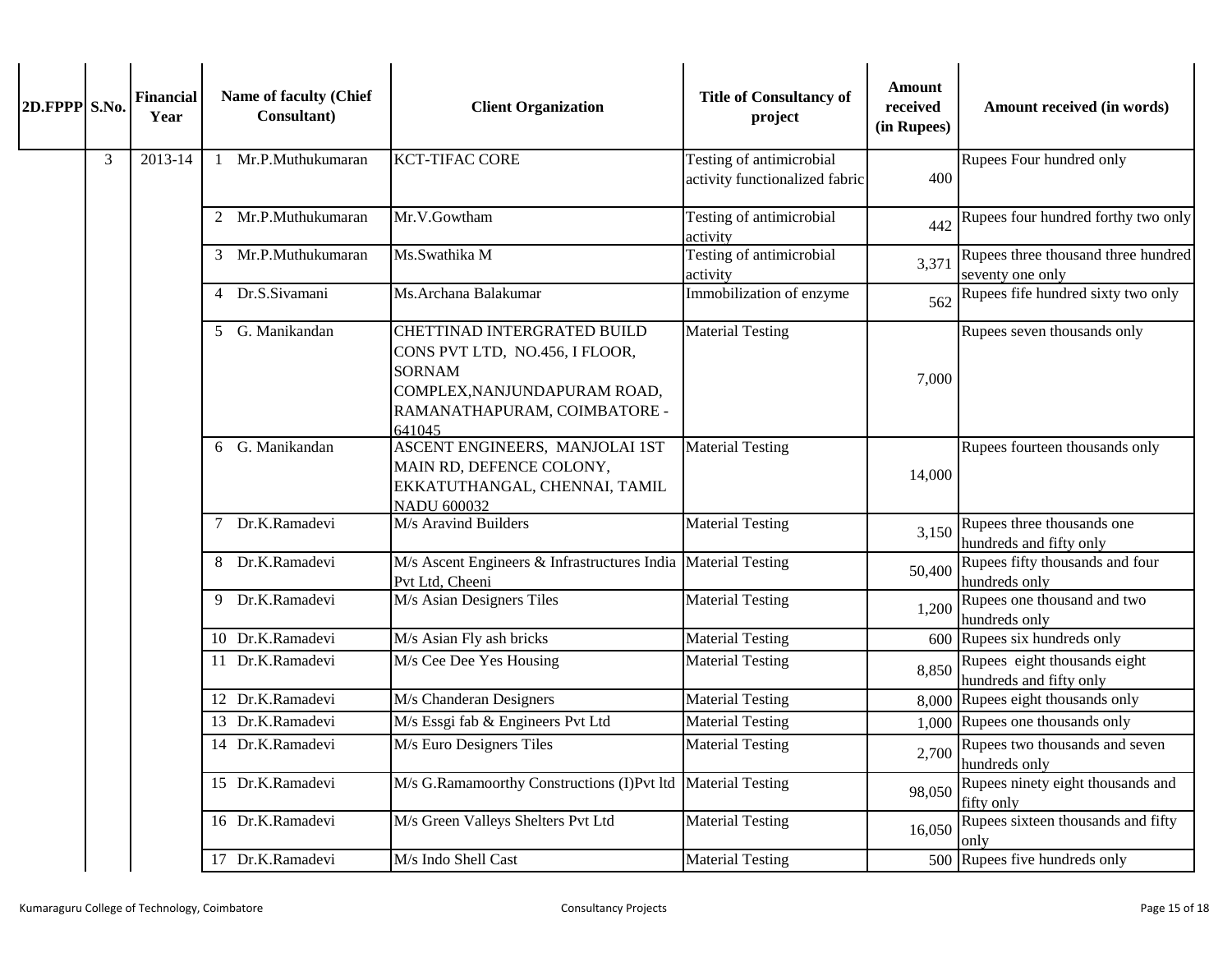| 2D.FPPP S.No. | <b>Financial</b><br>Year | Name of faculty (Chief<br>Consultant) | <b>Client Organization</b>                                   | <b>Title of Consultancy of</b><br>project                                         | <b>Amount</b><br>received<br>(in Rupees) | Amount received (in words)                           |
|---------------|--------------------------|---------------------------------------|--------------------------------------------------------------|-----------------------------------------------------------------------------------|------------------------------------------|------------------------------------------------------|
|               | 2013-14                  | 18 Dr.K.Ramadevi                      | M/s Nikta Constructions                                      | <b>Material Testing</b>                                                           | 20,700                                   | Rupees twenty thousands and seven<br>hundreds only   |
|               |                          | 19 Dr.K.Ramadevi                      | M/s Ragu Fly ash Bricks                                      | Material Testing                                                                  | 1,800                                    | Rupees one thousand and eight<br>hundreds only       |
|               |                          | 20 Dr.K.Ramadevi                      | M/s Ram Engineers & Contractors                              | <b>Material Testing</b>                                                           | 3,600                                    | Rupees three thousands and six<br>hundreds only      |
|               |                          | 21 Dr.K.Ramadevi                      | M/s Ramani Realtors Pvt Ltd                                  | <b>Material Testing</b>                                                           | 21,100                                   | Rupees twenty one thousands and<br>one hundred only  |
|               |                          | 22 Dr.K.Ramadevi                      | M/s Sabari Constructions Technology Pvt Ltd Material Testing |                                                                                   | 10,400                                   | Rupees ten thousands and four<br>hundreds only       |
|               |                          | 23 Dr.K.Ramadevi                      | M/s Sai Tele service                                         | <b>Material Testing</b>                                                           | 450                                      | Rupees four hundred and fifty only                   |
|               |                          | 24 Dr.K.Ramadevi                      | M/s Senthil Infra Developers                                 | <b>Material Testing</b>                                                           | 3,200                                    | Rupees three thousands and two<br>hundreds only      |
|               |                          | 25 Dr.K.Ramadevi                      | M/s Shree Mahalakshmi & Co                                   | <b>Material Testing</b>                                                           |                                          | 900 Rupees nine hundreds only                        |
|               |                          | 26 Dr.K.Ramadevi                      | M/s Sree Vardhana Builders Pvt Ltd                           | <b>Material Testing</b>                                                           | 2,450                                    | Rupees two thousands four hundreds<br>and fifty only |
|               |                          | 27 Dr.K.Ramadevi                      | M/s Sri Sai fly ash Bricks                                   | <b>Material Testing</b>                                                           | 600                                      | Rupees six hundreds only                             |
|               |                          | 28 Dr.K.Ramadevi                      | M/s Sri Somu Petrofuels                                      | <b>Material Testing</b>                                                           | 2,700                                    | Rupees two thousands and seven<br>hundreds only      |
|               |                          | 29 Dr.K.Ramadevi                      | M/s Sri Veni Industries                                      | <b>Material Testing</b>                                                           |                                          | $1,000$ Rupees one thousands only                    |
|               |                          | 30 Dr.K.Ramadevi                      | M/s Srinivasa Associates Private ltd                         | Material Testing                                                                  | 3,600                                    | Rupees three thousands and six<br>hundreds only      |
|               |                          | 31 Dr.K.Ramadevi                      | M/s Udaya's Constructions                                    | <b>Material Testing</b>                                                           | 5,700                                    | Rupees five thoudsands and seven<br>hundreds only    |
|               |                          | 32 Dr.K.Ramadevi                      | M/s Victoria Realtors, Coimbatore                            | <b>Material Testing</b>                                                           | 4,500                                    | Rupees four thousands and five<br>hundreds only      |
|               |                          | 33 Dr.K.Ramadevi                      | M/s White House Residency                                    | <b>Material Testing</b>                                                           | 450                                      | Rupees four hundreds and fifty only                  |
|               |                          | 34 V.Geetha                           | Sphata                                                       | <b>Convenient Smart TV</b><br><b>Interaction for Sphata</b><br>Healthcare Channel |                                          | Good Will                                            |
|               |                          | 35 C.Rajan Krupa                      | Newgen Technologies                                          | Omni flow report tools<br>using java                                              |                                          | Good Will                                            |
|               |                          | 36 N.Jayakanthan                      | LogIn Infotech                                               | Vehicle Management system                                                         |                                          | Good Will                                            |
|               |                          | 37 L.Dhanabal                         | Keys Lab                                                     | Finance App using android                                                         |                                          | Good Will                                            |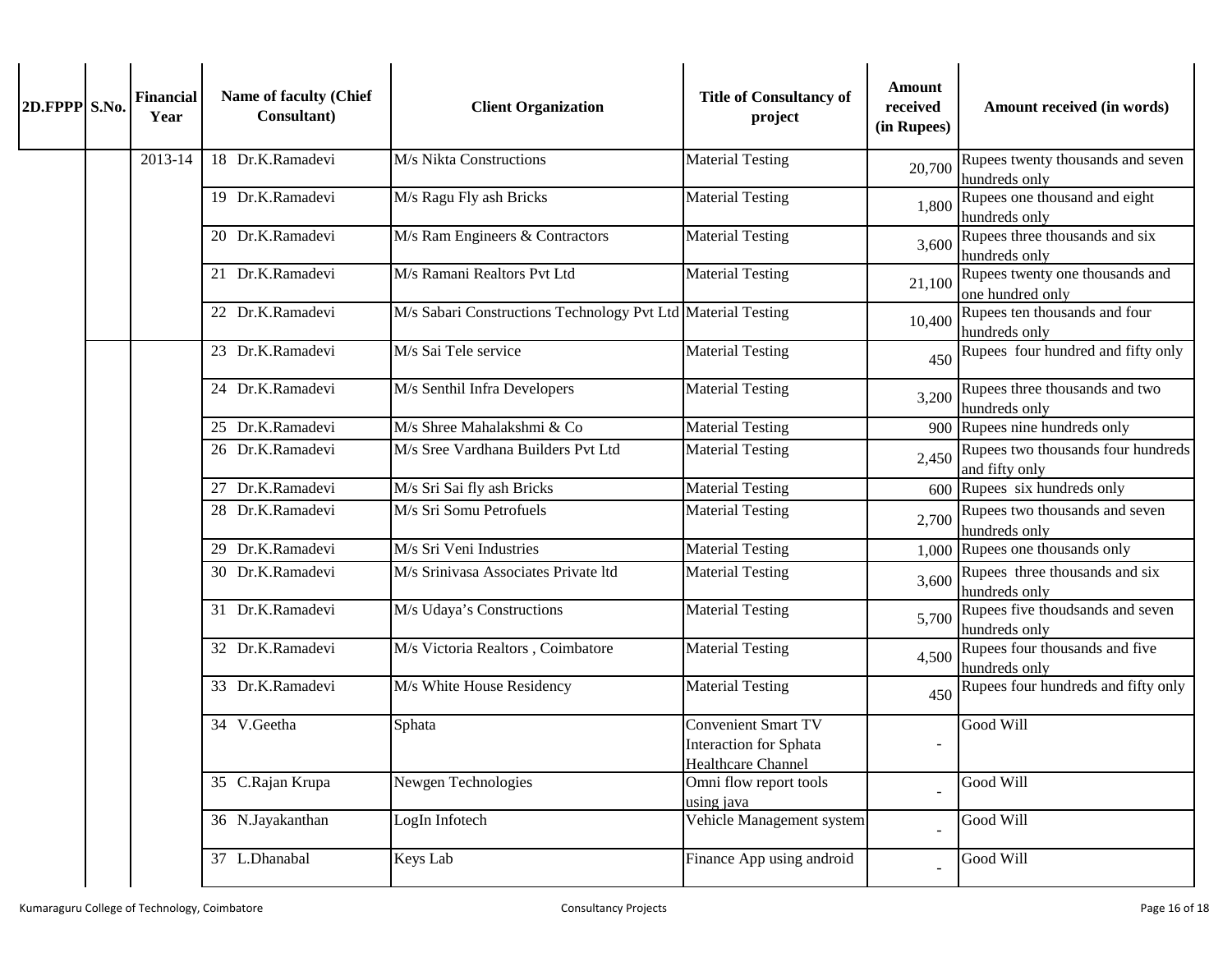| 2D.FPPP S.No. | <b>Financial</b><br>Year | Name of faculty (Chief<br>Consultant)         | <b>Client Organization</b>                                                  | <b>Title of Consultancy of</b><br>project                                                                        | <b>Amount</b><br>received<br>(in Rupees) | Amount received (in words)                                            |
|---------------|--------------------------|-----------------------------------------------|-----------------------------------------------------------------------------|------------------------------------------------------------------------------------------------------------------|------------------------------------------|-----------------------------------------------------------------------|
|               |                          | 38 V.Geetha                                   | Sphata                                                                      | Investigating and<br>Generating reports for<br>Sphata Health Care Channel                                        |                                          | Good Will                                                             |
|               |                          | 39 EEE                                        | UI AUTOMATION OF STEPAGE USING<br>SIKULI SCRIPT- BOSCH                      | <b>KCT</b>                                                                                                       |                                          | Good Will                                                             |
|               |                          | <b>40 EEE</b>                                 | STUDY OF AUTOMOTIVE SOFTWARES- KCT<br><b>BOSCH</b>                          |                                                                                                                  |                                          | Good Will                                                             |
|               |                          | 41 EEE                                        | <b>IMPLEMENTATION OF VISION BASED</b><br>ROAD SURFACE DETECTION- BOSCH      | <b>KCT</b>                                                                                                       |                                          | Good Will                                                             |
|               |                          | 42 EEE                                        | <b>CUSTOMISED TOOL FOR SENSOR</b><br><b>COMMUNICATION</b>                   | <b>KCT</b>                                                                                                       |                                          | Good Will                                                             |
|               |                          | 43 Dr. J. Srinivasan &<br>Dr. G. Ramakrishnan | KCT-TIFAC CORE (self generation)                                            | New product development<br>and project work for student<br>projects and industry (168)                           | 418,450                                  | Rupees four lakhs eighteen<br>thousand four hundred and fifty<br>only |
|               |                          | 44 Dr. J. Srinivasan &<br>Dr. V. Krishnaveni  | Government Of India - Integrated Child<br>Development Service Scheme (ICDS) | <b>Vocational Fashion</b><br>Technology and Computer<br><b>Skill Training Programmes</b><br>for Adolescent Girls | 30,000                                   | Rupees thirty thousand only                                           |
|               |                          | 45 Dr.K.Thangamani                            | Kumaraguru College of Technology,<br>Coimbatore.                            | Tensile Strength & Bending<br>(Flexural)Test                                                                     | 4,850                                    | Rupees Four thousand eight hundred<br>and fifty only                  |
|               |                          | 46 Dr.K.Thangamani                            | PSG.Tech, Coimbatore.                                                       | Composite Board making&<br>Mechanical properties of<br>composite board                                           | 7,259                                    | Rupees Seven thousand two<br>hundred and fifty nine only              |
|               |                          | 47 Dr.K.Thangamani                            | Sri Ramakrishna Engineering College,<br>Coimbatore.                         | Composite Board making&<br>Mechanical properties of<br>composite board.                                          | 4,582                                    | Rupees Four thousand five hundred<br>and eighty two only              |
|               |                          | 48 Dr.K.Thangamani                            | Sri Krishna Engg College, Chennai.                                          | Composite Board making &<br>Mechanical properties of<br>composite board.                                         |                                          | Rupees Five hundred and thirty four<br>$534$ only                     |
|               |                          | 49 Dr.K.Thangamani                            | Angel college of Engineering & Technology,<br>Tirupur.                      | Composite Board<br>Manufacturing                                                                                 |                                          | Rupees Two hundred and sixty six<br>$266$ only                        |